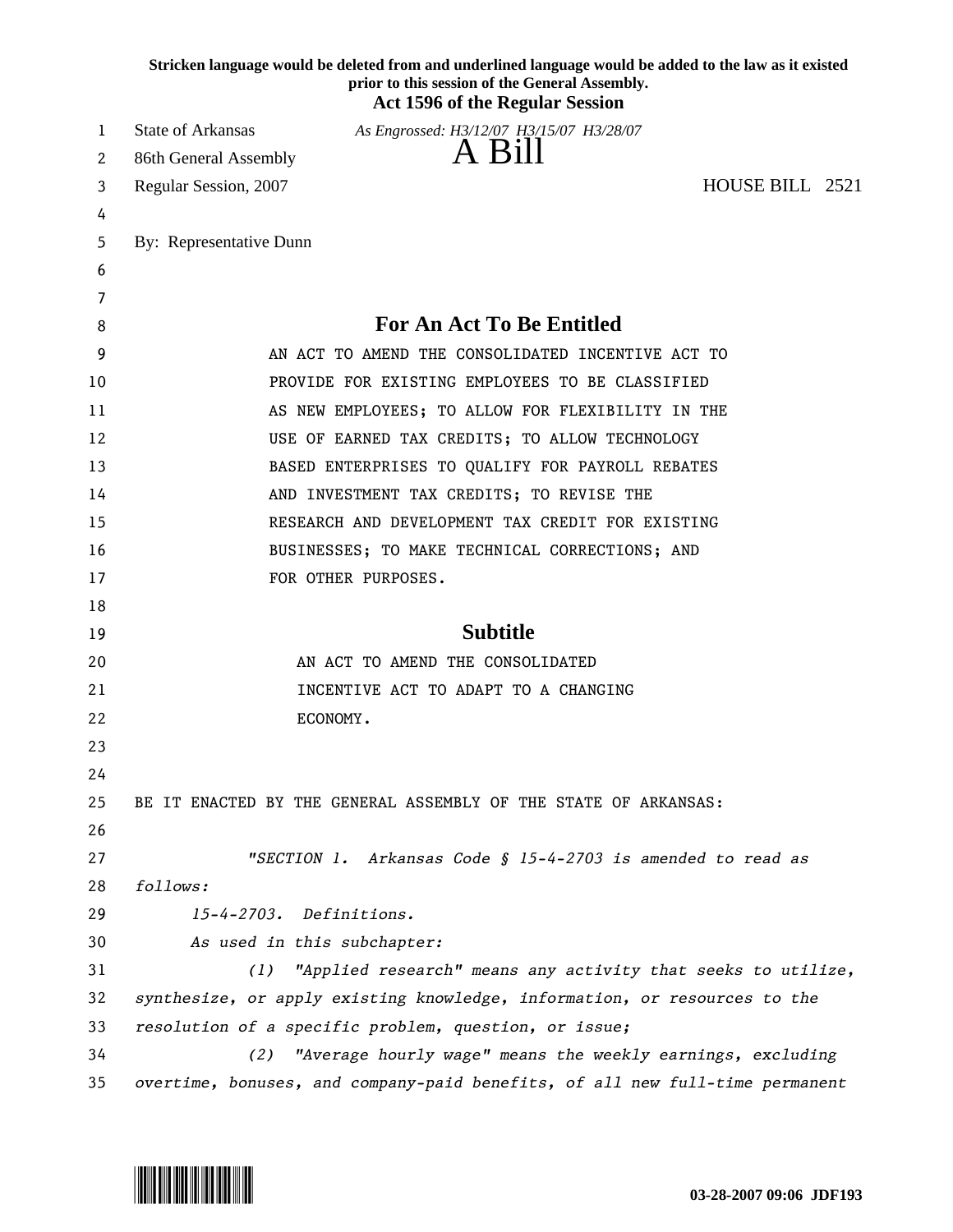*employees hired after the date of the signed financial incentive agreement, divided by the number of new full-time permanent employees, divided by forty (40); (3) "Basic research" means any original investigation for the advancement of scientific or technological knowledge; (4) "Contractual employee" means an employee who: (A) May be included in the payroll calculations of a business qualifying for benefits under this subchapter and is under the direct supervision of the business receiving benefits under this subchapter, but is an employee of a business other than the one receiving benefits under this subchapter; (B) Otherwise meets the requirements of a new full-time permanent employee of the business receiving benefits under this subchapter; and (C) Receives a benefits package comparable to direct employees of the business receiving benefits under this subchapter; (5)(A) "Corporate headquarters" means the facility or portion of a facility where corporate staff employees are physically employed and where the majority of the company's financial, personnel, legal, planning, information technology, or other headquarters-related functions are handled either on a regional basis or a national basis. (B) A corporate headquarters must be a regional corporate headquarters or a national corporate headquarters; (6)(A) "County or state average hourly wage" means the weighted average weekly earnings for Arkansans in all industries, both statewide and countywide, as calculated by the Department of Workforce Services in its most recent "Annual Covered Employment and Earnings" publication, divided by forty (40). (B) The average hourly wage threshold determined at the signing date of the financial incentive agreement shall be the threshold for the term of the agreement; (7) "Department" means the Department of Economic Development; (8) "Director" means the Director of the Department of Economic Development; (9) "Distribution center" means a facility for the reception, storage, and shipping of:*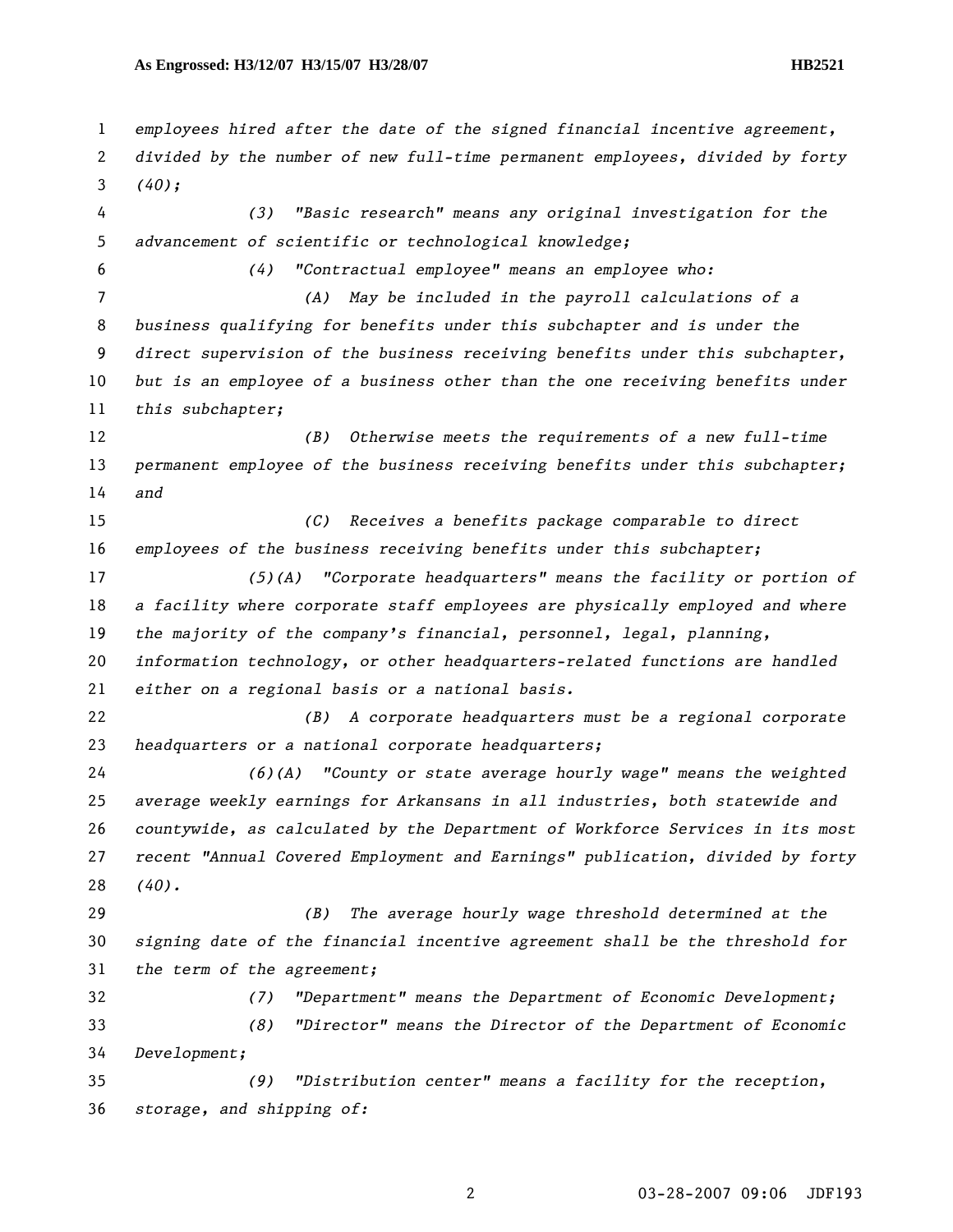*(A) A business's own products or products that the business wholesales to retail businesses or ships to its own retail outlets; if seventy-five percent (75%) of the sales revenues are from out-of-state customers; (B) Products owned by other companies with which the business has contracts for storage and shipping if seventy-five percent (75%) of the sales revenues of the product owner are from out-of-state customers; or (C) Products for sale to the general public if seventy-five percent (75%) of the sales revenues are from out-of-state customers; (10) "Eligible businesses" means nonretail businesses engaged in commerce for profit that meet the eligibility requirements for the applicable incentive offered by this subchapter and fall into one (1) or more of the following categories: (A) Manufacturers classified in sectors 31-33 in the North American Industry Classification System, as in effect January 1, 2003; (B)(i) Businesses primarily engaged in the design and development of prepackaged software, digital content production and preservation, computer processing and data preparation services, or information retrieval services. (ii) All businesses in this group shall derive at least seventy-five percent (75%) of their sales revenue from out of state; (C)(i) Businesses primarily engaged in motion picture productions. (ii) All businesses in this group shall derive at least seventy-five percent (75%) of their sales revenue from out of state; (D) Distribution centers or intermodal facilities; (E) Office sector businesses; (F) National or regional corporate headquarters, North American Industry Classification System Code 551114, as in effect January 1, 2005; (G) Firms primarily engaged in commercial, physical, and biological research as classified in the North American Industry Classification System Code 541710, as in effect January 1, 2005; (H)(i) Scientific and technical services businesses. (ii)(a) All businesses in this group shall derive at*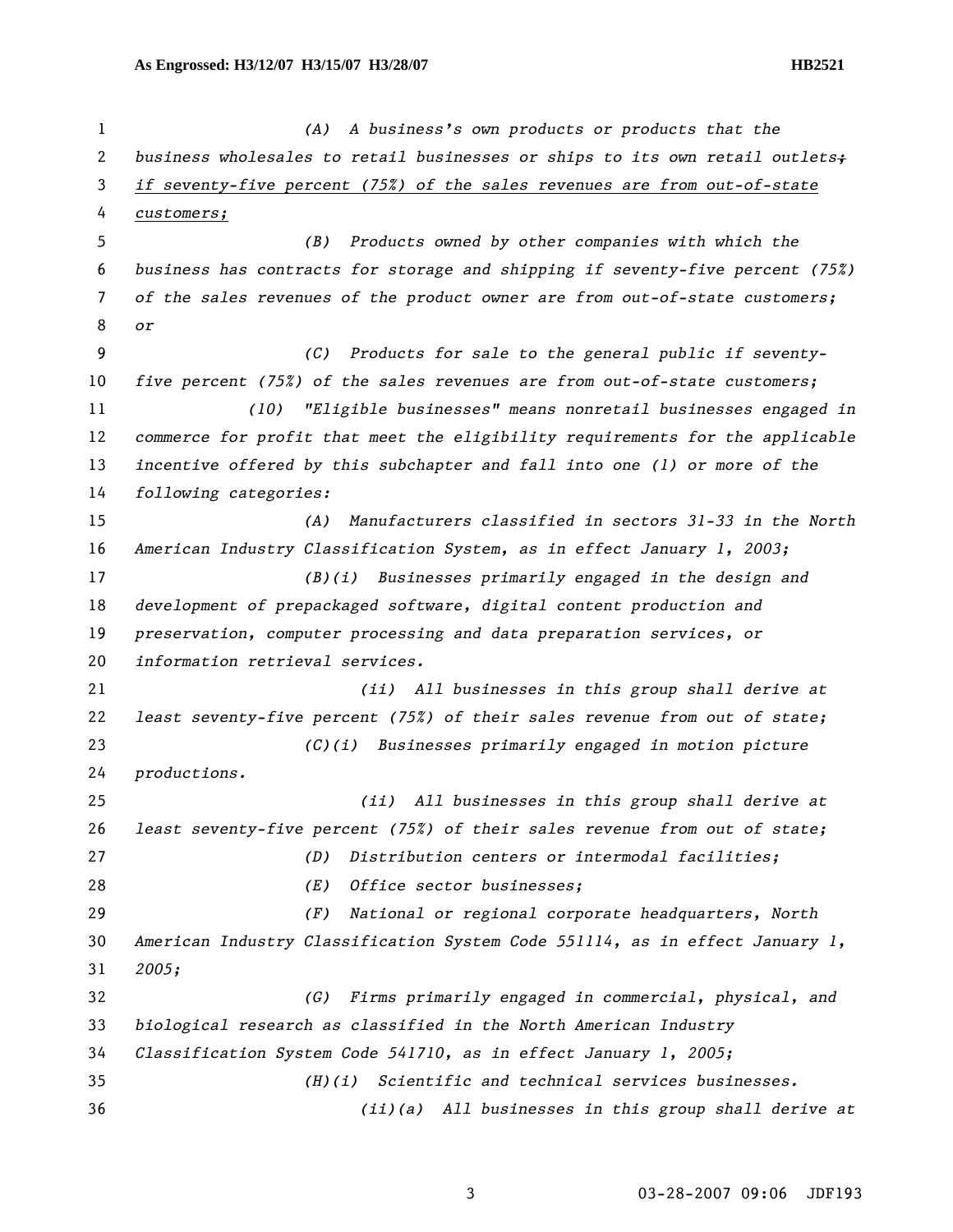*least seventy-five percent (75%) of their sales revenue from out of state. The average hourly wages paid by businesses in this group shall exceed one hundred fifty percent (150%) of the county or state average hourly wage, whichever is less. (2) The average hourly wage threshold determined at the signing date of the financial incentive agreement shall be the threshold for the term of the agreement; and (I) The director may classify a nonretail business as an eligible business if the following conditions exist: (i) The business receives at least seventy-five percent (75%) of its sales revenue from out of state; and (ii) The business proposes to pay wages in excess of one hundred ten percent (110%) of the county or state average hourly wage, whichever is less; (11) "Equity investment" means capital invested in common or preferred stock, royalty or intellectual property rights, limited partnership interests, limited liability company interests, and any other securities or rights that evidence ownership in private businesses, including a federal agency's award of a Small Business Innovative Research grant or a Small Business Technology Transfer grant; (12)(A) "Existing employees" means those employees hired by the business before the date the financial incentive agreement was signed. (B) Existing employees may be considered new full-time permanent employees only if: (i) The position or job filled by the existing employee was created in accordance with the signed financial incentive agreement; and (ii) The position vacated by the existing employee was either filled by a subsequent employee or no subsequent employee will be hired because the business no longer conducts the particular business activity requiring that classification;. (C) If the Director of the Department of Economic Development and the Director of the Department of Finance and Administration find that a significant impairment of Arkansas job opportunities for existing employees will otherwise occur, they may jointly authorize the counting of existing employees as new full-time permanent employees;*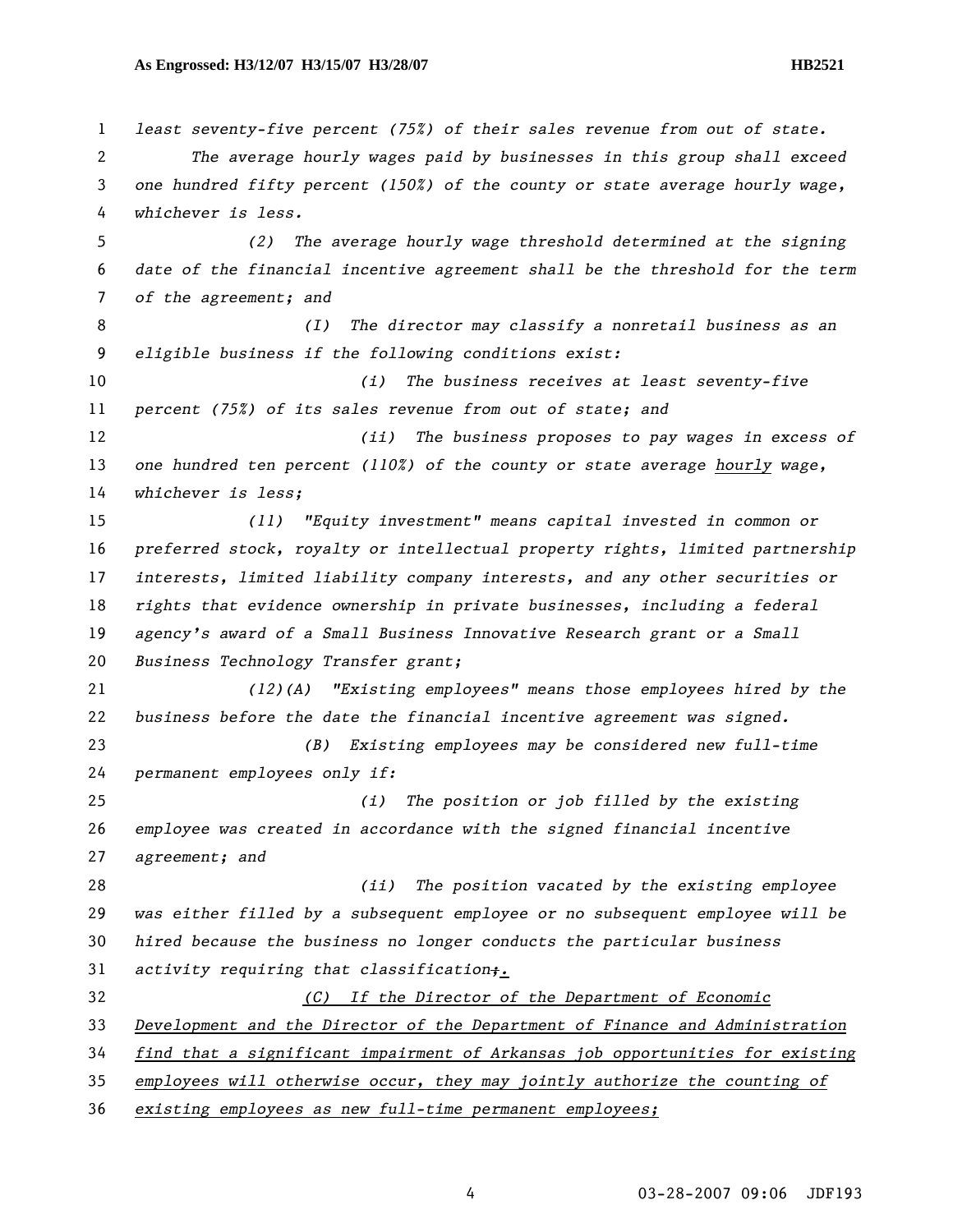*(13) "Facility" means a single physical location at which the eligible business is conducting its operations; (14) "Financial incentive agreement" means an agreement entered into by an eligible business and the department to provide the business an incentive to locate a new business or to expand an existing business in Arkansas; (15) "Fund" means the Economic Development Incentive Fund; (16) "Governing authority" means the quorum court of a county or the governing body of a municipality; (17)(A)(i) "In-house research" means applied research supported by the business through the purchase of supplies for research activities and payment of wages and usual fringe benefits for employees of the business who conduct research activities in research facilities: (a) Dedicated to the conduct of research activities; (b) Operated by the business; and (c) Performed primarily under laboratory, clinical, or field experimental conditions for the purpose of reducing a concept or idea to practice or to advance a concept or idea or improvement thereon to the point of practical application. (ii) "In-house research" includes experimental or laboratory activity to develop new products, improve existing products, or develop new uses of products, but only to the extent that activity is conducted in Arkansas. (B) "In-house research" does not include tests or inspections of materials or products for quality control, efficiency surveys, management studies, other market research, or any other ordinary and necessary expenses of conducting business; (18) "Intellectual property" means an invention, discovery, or new idea that the legal entity responsible for commercialization has decided to legally protect for possible commercial gain, based on the disclosure of the creator; (19) "Intermodal facility" means a facility with more than one (1) mode of interconnected movement of freight, commerce, or passengers; (20) "Investment threshold" means the minimum amount of investment in project costs that must be incurred in order to qualify for*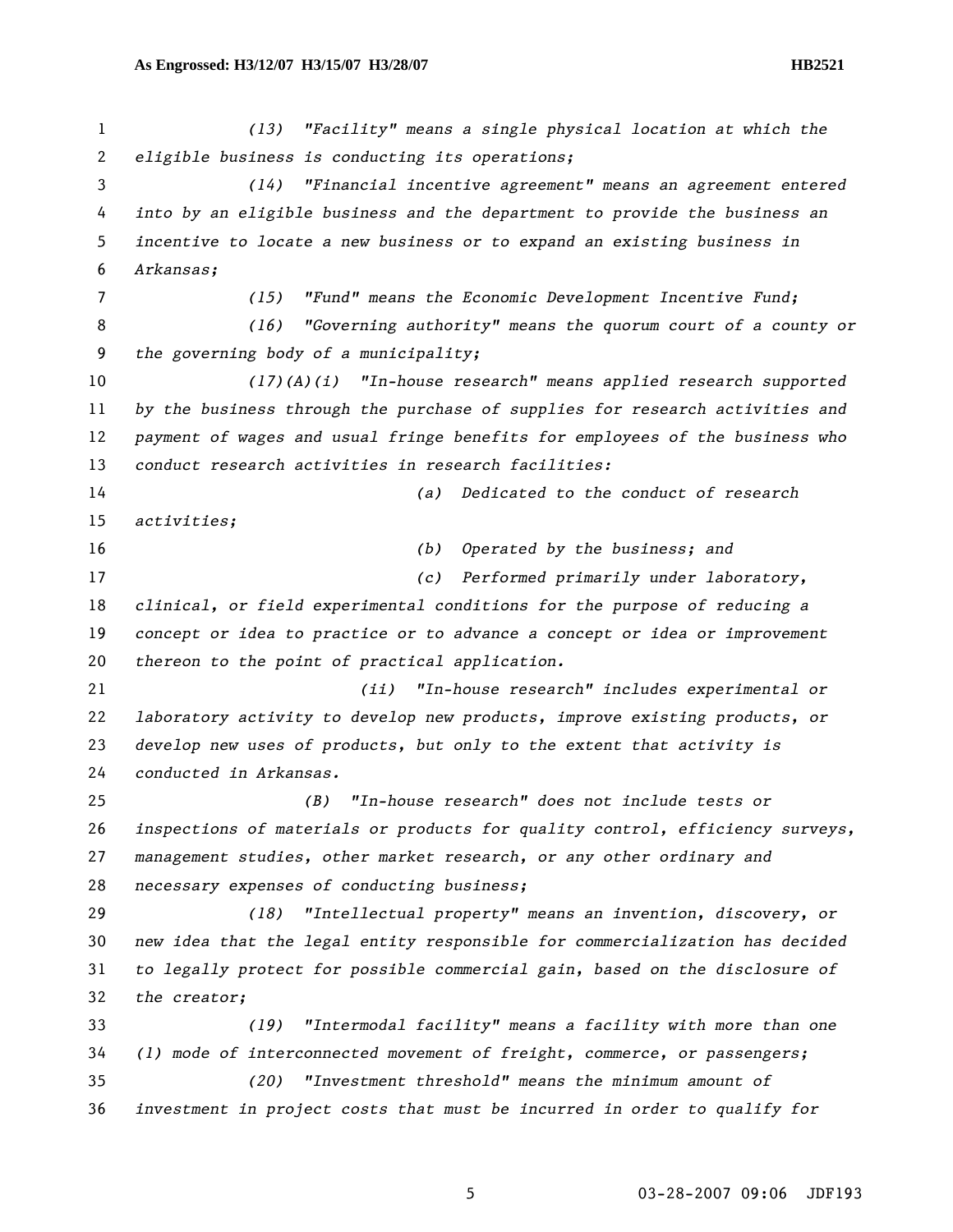*eligibility; (21) "Invests" or "investment" means money expended by or on behalf of an approved eligible business that seeks to begin or expand operations in Arkansas, and without this infusion of capital, the location or expansion may not take place; (22) "Lease" means a right to possession of real property for a specific term in return for consideration, as determined in a lease agreement by both parties; (23)(A) "Modernization" means an increase in efficiency or productivity of a business through investment in machinery or equipment, or both. (B) "Modernization" does not include costs for routine maintenance or the installation of equipment that does not improve efficiency or productivity, except for expenditures for pollution control equipment mandated by state or federal laws or regulations; (24) "National corporate headquarters" means the sole corporate headquarters in the nation that handles headquarters-related functions on a national basis; (25)(A)(i) "New full-time permanent employee" means a position or job that was created pursuant to the signed financial incentive agreement and that is filled by one (1) or more employees or contractual employees who: (a) Were Arkansas taxpayers during the year in which the tax credits or incentives were earned; (b) Work at the facility identified in the financial incentive agreement; and (c) Are not existing employees, except as allowed under subdivision (12) of this section. (ii) The position or job held by the employee or employees shall have been filled for at least twenty-six (26) consecutive weeks with an average of at least thirty (30) hours per week. (B) However, to qualify under this subchapter, a contractual employee shall be offered a benefits package comparable to a direct employee of the business seeking incentives under this subchapter; (26) "Nonretail business" means a business that derives less than ten percent (10%) of its total Arkansas revenue from sales to the* 

*general public;*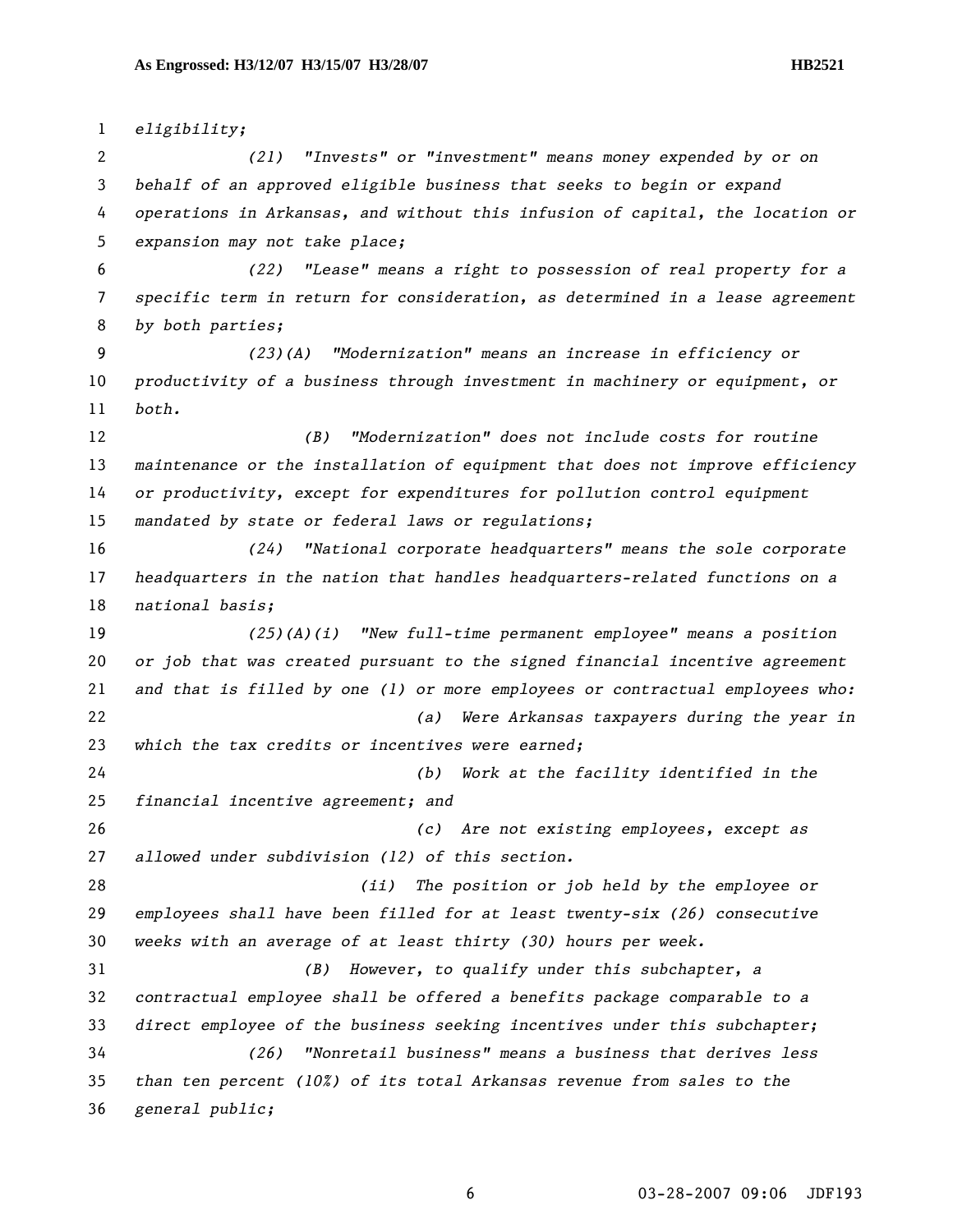*(27)(A) "Office sector business" means business operations that support primary business needs, including, but not limited to, customer service, credit accounting, telemarketing, claims processing, and other administrative functions. (B) All businesses in this group must be nonretail businesses and derive at least seventy-five percent (75%) of their sales revenue from out of state; (28) "Payroll" means the total taxable wages, including overtime and bonuses, paid during the preceding tax year of the eligible business to new full-time permanent employees hired after the date of the signed financial incentive agreement; (29)(A) "Person" means an individual, trust, estate, fiduciary, firm, partnership, limited liability company, or corporation. (B) "Person" includes: (i) The directors, officers, agents, and employees of any person; (ii) Beneficiaries, members, managers, and partners; and (iii) Any county or municipal subdivision of the state; (30) "Preconstruction costs" means the cost of eligible items incurred before the start of construction, including: (A) Project planning costs; (B) Architectural and engineering fees; (C) Right-of-way purchases; (D) Utility extensions; (E) Site preparations; (F) Purchase of mineral rights; (G) Building demolition; (H) Builders risk insurance; (I) Capitalized start-up costs; (J) Deposits and process payments on eligible machinery and equipment; and (K) Other costs necessary to prepare for the start of construction; (31)(A) "Project" means costs associated with the:*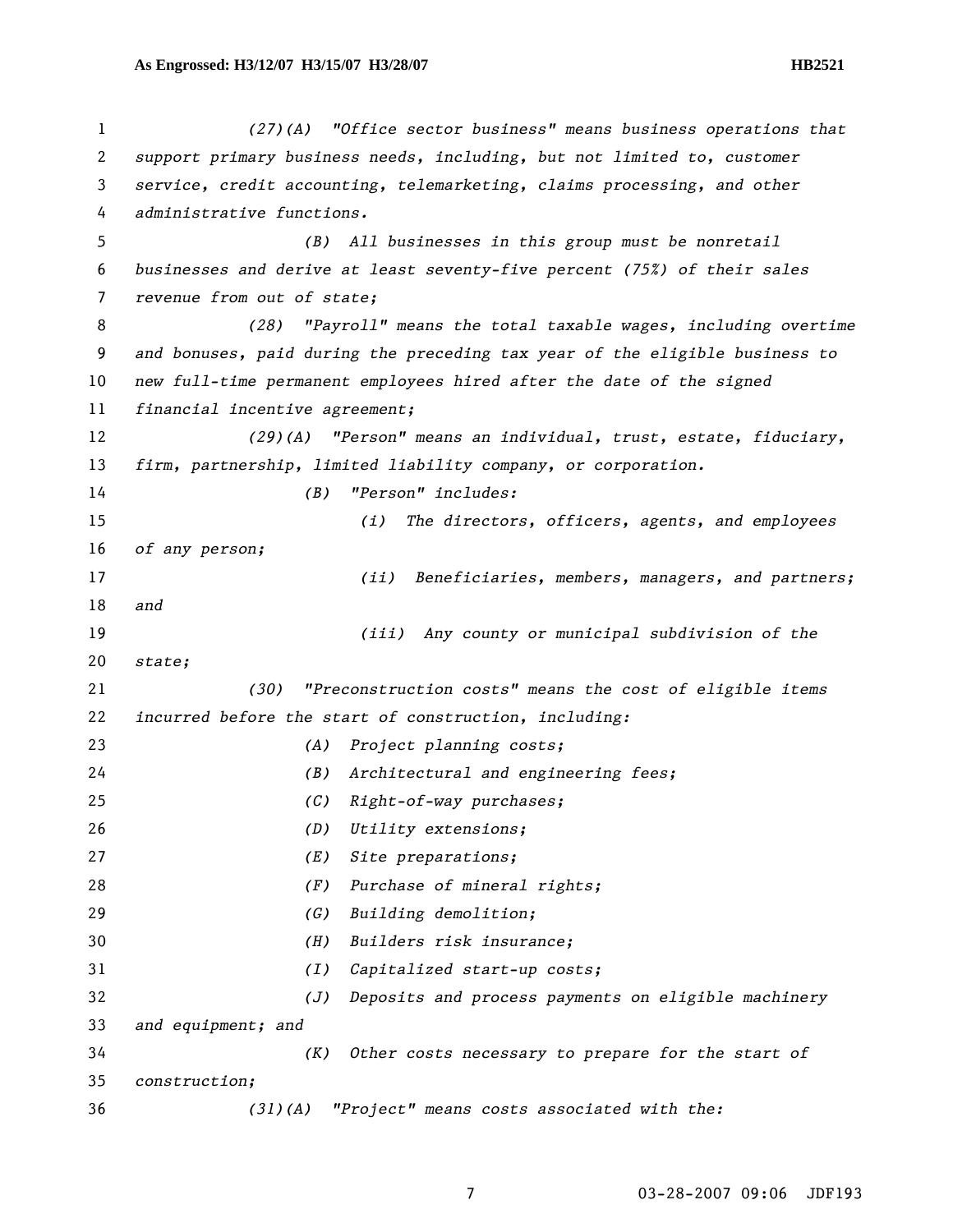*(i) Construction of a new plant or facility including, but not limited to, land, building, production equipment, or support infrastructure; (ii) Expansion of an established plant or facility by adding to the building, production equipment, or support infrastructure; or (iii) Modernization of an established plant or facility through the replacement of production or processing equipment or support infrastructure that improves efficiency or productivity. (B) "Project" does not include: (i) Expenditures for routine repair and maintenance that do not result in new construction or expansion; (ii) Routine operating expenditures; (iii) Expenditures incurred at multiple facilities; or (iv) The purchase or acquisition of an existing business unless: (a) There is sufficient documentation that the existing business was closed; and (b) The purchase of the existing business will result in the retention of the jobs that would have been lost due to the closure. (C) Eligible project costs must be incurred within four (4) years from the date a financial incentive agreement was signed by the department; (32) "Project plan" means a plan: (A) Submitted to the department containing such information as may be required by the director to determine eligibility for benefits; and (B) That if approved is a supplement to the financial incentive agreement; (33) "Qualified business" means an eligible business that: (A) Has met the qualifications for one (1) or more economic development incentives authorized by this subchapter; and (B) Has signed a financial incentive agreement with the department or is involved in a research and development program administered*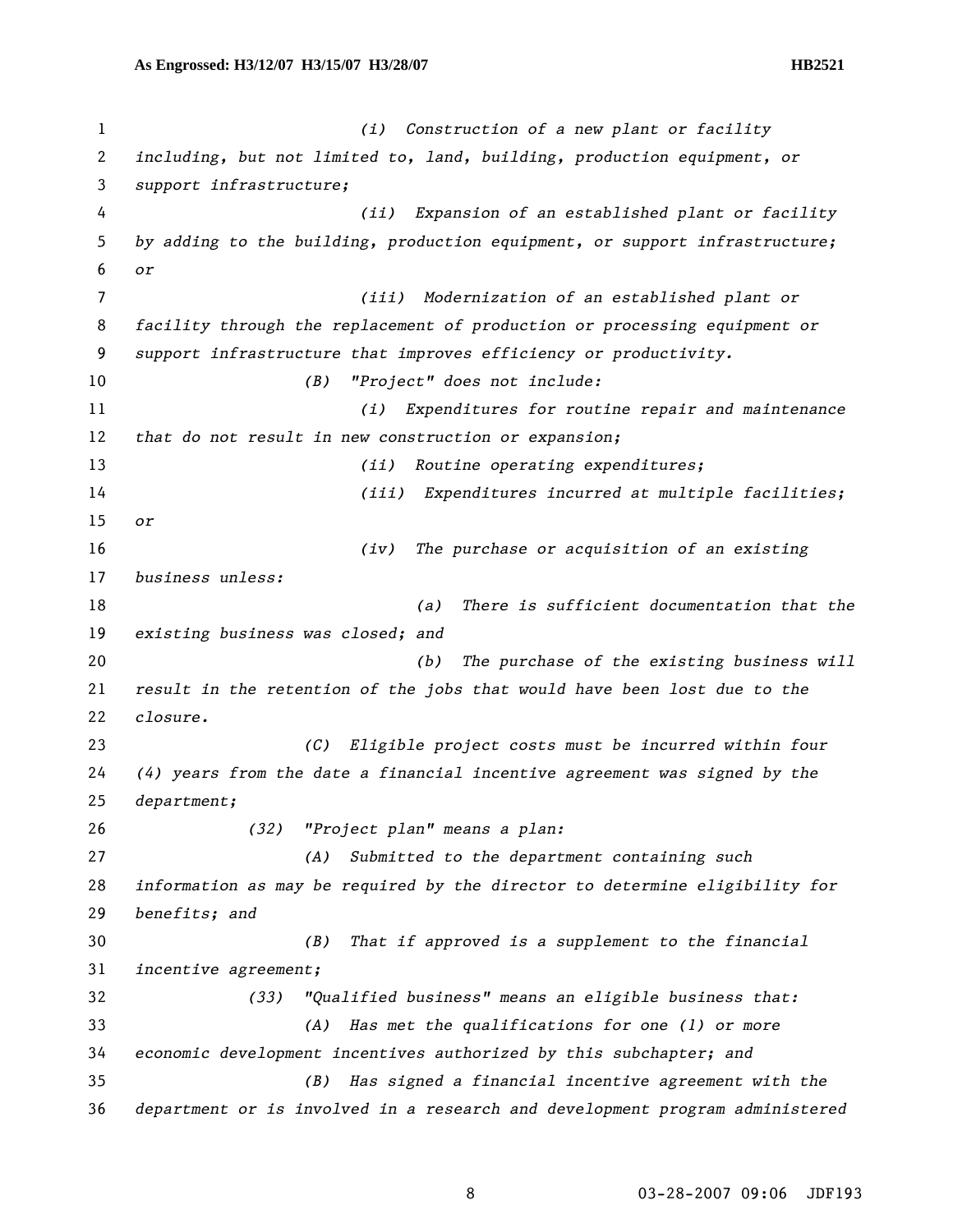*by the Arkansas Science and Technology Authority; (34) "Qualified research expenditures" means the sum of any amounts which are paid or incurred by an Arkansas taxpayer during the taxable year in funding a qualified research program that has been approved for tax credit treatment under rules and regulations promulgated by the department; (35) "Region" or "regional" means a geographic area comprising two (2) or more states, including this state; (36) "Regional corporate headquarters" means a site that: (A) Is the sole corporate headquarters within the region; and (B) Handles headquarters-related functions on a regional basis; (37) "Research and development programs of the Arkansas Science and Technology Authority" means statutory programs operated by the Arkansas Science and Technology Authority under § 15-3-101 et seq.; (38) "Research area of strategic value" means research in fields having long-term economic or commercial value to the state and that have been identified in the research and development plan approved from time to time by the Board of Directors of the Arkansas Science and Technology Authority; (39) "Scientific and technical services business" means a business: (A) Primarily engaged in performing scientific and technical activities for others, including: (i) Architectural and engineering design; (ii) Computer programming and computer systems design; and (iii) Scientific research and development in the physical, biological, and engineering sciences; (B) Selling expertise; (C) Having production processes that are almost wholly dependent on worker skills; (D) Deriving at least seventy-five percent (75%) of its sales revenue from out of state; and (E) Paying average hourly wages that exceed one hundred fifty percent (150%) of the county or state average hourly wage, whichever is less;*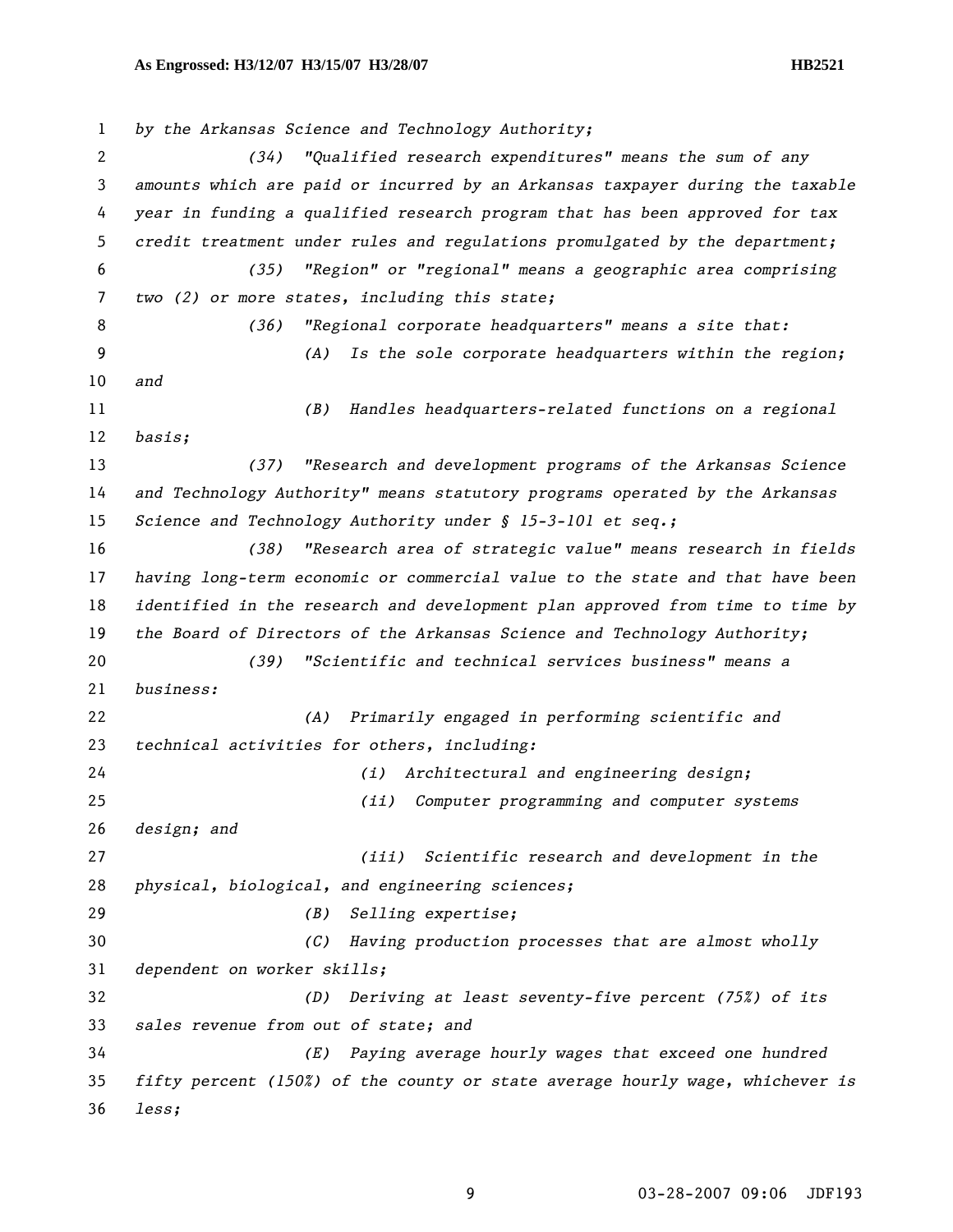*(40) "Start of construction" means any activity that causes a physical change to the building or property, or both, identified as the site of the approved project, but excluding engineering surveys, soil tests, land clearing, and extension of roads and utilities to the project site; (41) "Strategic research" means research that has strategic economic or long-term commercial value to the state and that is identified in the research and development plan approved from time to time by the Board of Directors of the Arkansas Science and Technology Authority; (42) "Support infrastructure" means physical assets necessary for the business to operate, including, but not limited to, water systems, wastewater systems, gas and electric utilities, roads, bridges, parking lots, and communication infrastructure; (43)(A) "Targeted businesses" means a grouping of growing business sectors, not to exceed six (6), that include the following: (i) Advanced materials and manufacturing systems; (ii) Agriculture, food, and environmental sciences; (iii) Biotechnology, bioengineering, and life sciences; (iv) Information technology; (v) Transportation logistics; and (vi) Bio-based products. (B) In order to receive benefits as a targeted business, the business must: (i) Have been operating in the state for less than five (5) years; (ii) Pay not less than one hundred fifty percent (150%) of the lesser of the county or state average hourly wage; and (iii) Have been selected to receive special benefits; and (44) "Tiers" means the ranking of the seventy-five (75) counties of Arkansas into four (4) divisions that delineate the economic prosperity of the counties and allow for different levels of benefits. SECTION 2. Arkansas Code § 15-4-2706 is amended to read as follows: 15-4-2706. Investment tax incentives. (a) There are established investment tax incentives to:*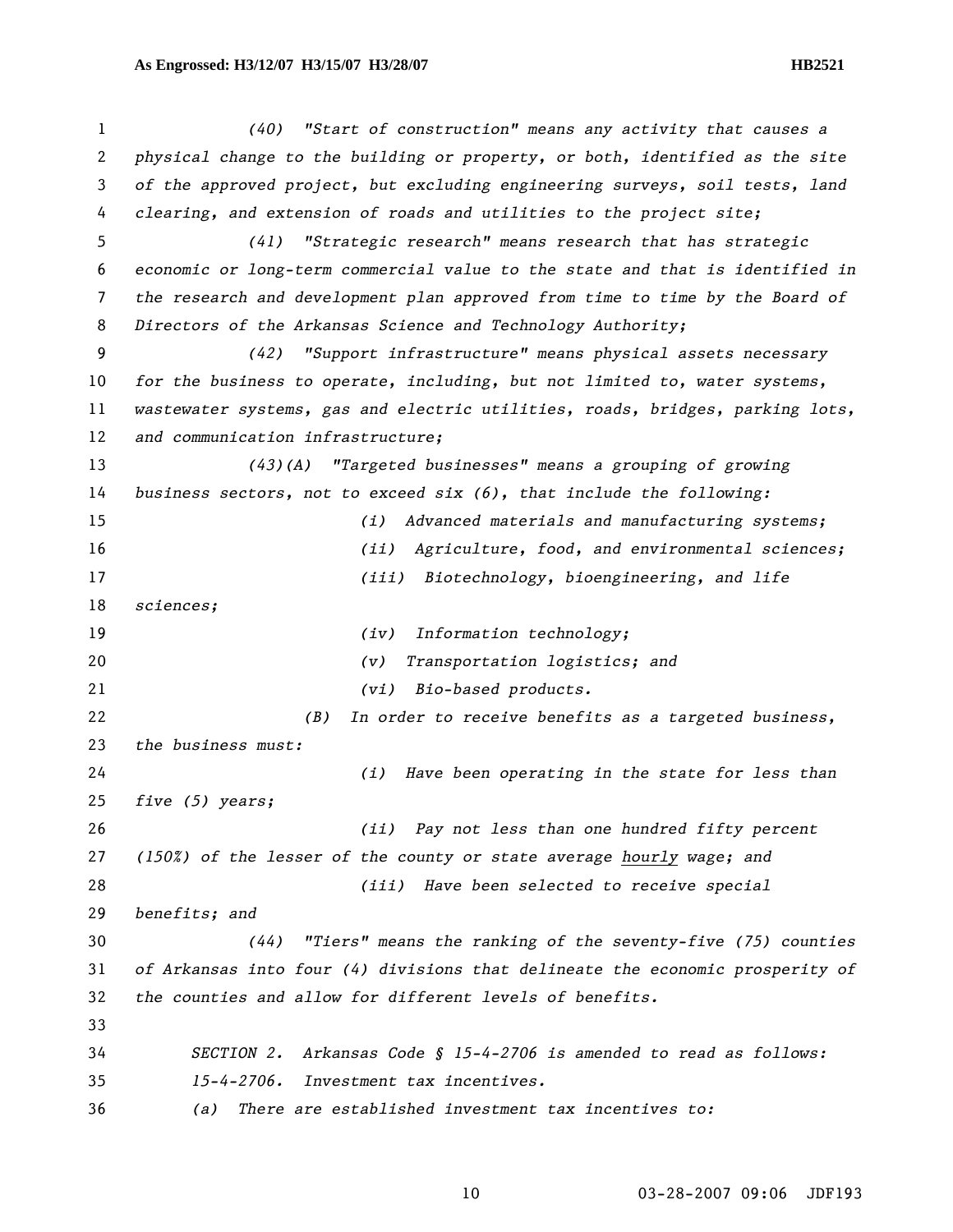*(1) Encourage capital investment for the long-term viability of businesses in the state; and (2) Create new jobs. (b)(1) The award of this incentive shall be at the discretion of the Director of the Department of Economic Development. (2) If offered, an application for an income tax credit under this section shall be submitted to the Department of Economic Development. (3) Eligibility for this incentive is dependent upon the tier in which the project is located, as follows: (A) For tier 1 counties, the business shall invest five million dollars (\$5,000,000) or more and have an annual payroll for new full-time permanent employees in excess of two million dollars (\$2,000,000); (B) For tier 2 counties, the business shall invest three million seven hundred fifty thousand dollars (\$3,750,000) or more and have an annual payroll for new full-time permanent employees in excess of one million five hundred thousand dollars (\$1,500,000); (C) For tier 3 counties, the business shall invest three million dollars (\$3,000,000) or more and have an annual payroll for new full-time permanent employees in excess of one million two hundred thousand dollars (\$1,200,000); or (D) For tier 4 counties, the business shall invest two million dollars (\$2,000,000) or more and have an annual payroll for new full-time permanent employees in excess of eight hundred thousand dollars (\$800,000). (4) Upon approval by the department, the director shall transmit an approved financial incentive agreement to the approved company and the Revenue Division of the Department of Finance and Administration. (5) The qualified business shall reach the investment threshold within four (4) years from the date of the signing of the financial incentive agreement, except for lease payments authorized by subdivision (b)(6)(D) of this section or subdivision (c)(6) of this section. (6)(A)(i) After receiving an approved financial incentive agreement from the Department of Economic Development, the approved company shall certify eligible project costs annually at the end of each calendar year for the term of the agreement to the Revenue Division. (ii) Upon verification of eligible project costs,*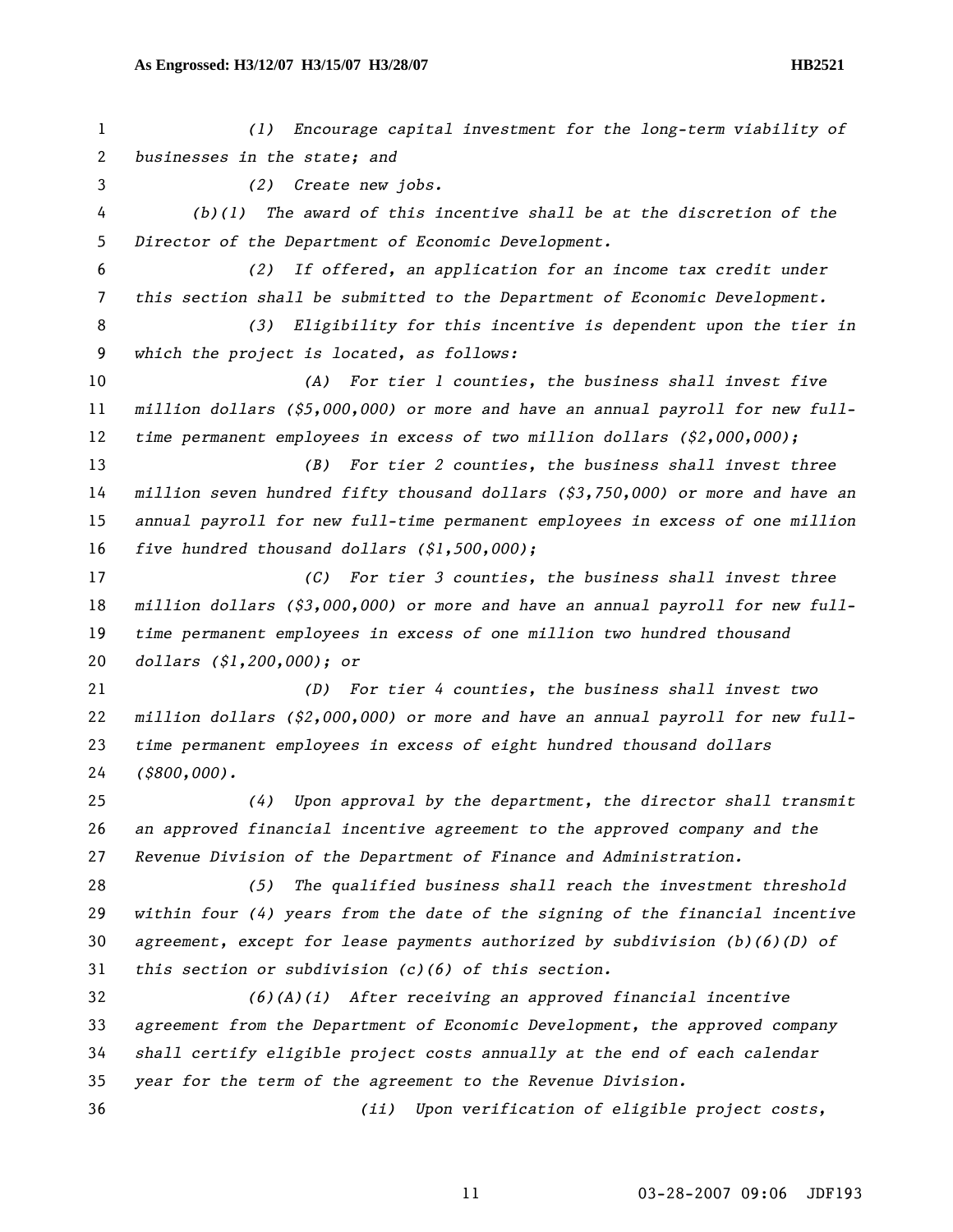*the Revenue Division shall authorize an income tax credit of ten percent (10%) based on the total investment in land, buildings, equipment, and costs related to licensing and protecting intellectual property. (B) The amount of income tax credit taken during any tax year shall not exceed fifty percent (50%) of the business's income tax liability resulting from the project or facility. (C) Unused tax credits may be carried forward for up to nine (9) years after the year in which the credit was first earned. (D) A qualified business that enters into a lease for a building or equipment for a period in excess of five (5) years may count the lease payments for five (5) years as a qualifying expenditure for the investment threshold required for this investment incentive. (7) Technology-based enterprises, as defined by § 14-164- 203(12), may earn, at the discretion of the Director of the Department of Economic Development, an income tax credit or sales and use tax credit, based on new investment, provided that the technology-based enterprise: (A) Creates a new payroll of at least two hundred fifty thousand dollars (\$250,000); and (B) Pays wages that are at least one hundred seventy-five percent (175%) of the state or county average hourly wage, whichever is less. (8)(A) The income tax credit or sales and use tax credit that may be earned by a technology-based enterprise shall be based on the level of investment as follows: (i) The income tax credit or sales and use tax credit will be equal to two percent (2%) of the investment for an investment that is between two hundred fifty thousand dollars (\$250,000) and five hundred thousand dollars (\$500,000); (ii) The income tax credit or sales and use tax credit will be equal to four percent (4%) of the investment for that part of the investment that is over five hundred thousand dollars (\$500,000) and less than one million dollars (\$1,000,000); (iii) The income tax credit or sales and use tax credit will be equal to six percent (6%) of the investment for that part of the investment that is over one million dollars (\$1,000,000) and less than two million dollars (\$2,000,000); and (iv) The income tax credit or sales and use tax*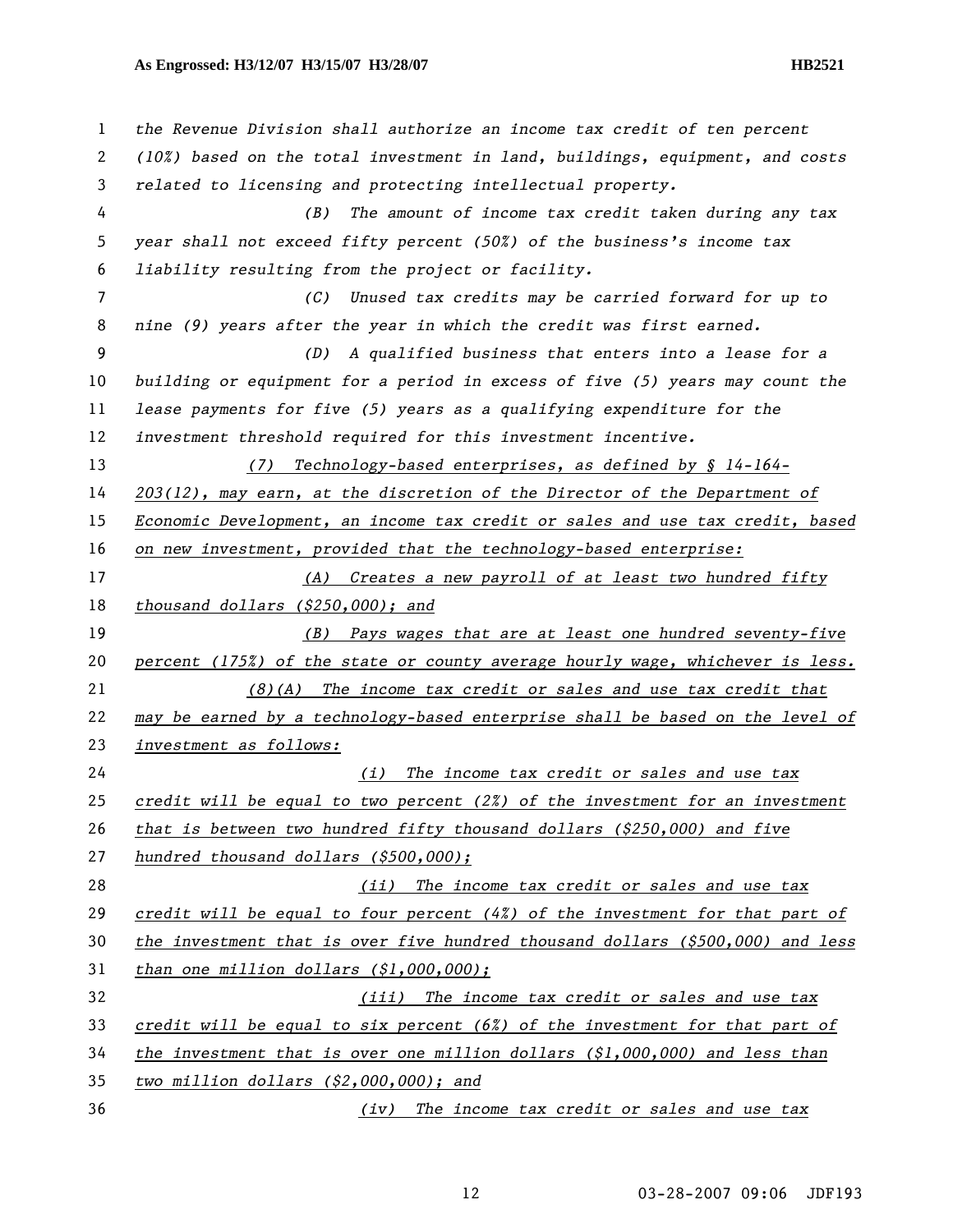| 1  | credit will be equal to eight percent $(8\%)$ of the investment for that part of |
|----|----------------------------------------------------------------------------------|
| 2  | the investment that is over two million dollars $(\$2,000,000)$ .                |
| 3  | The percentage of the investment used to determine the<br>(B)                    |
| 4  | amount of credit earned shall be established based upon the project cost         |
| 5  | estimate at the time of signing the financial incentive agreement.               |
| 6  | (9) All investments by a technology-based enterprise must be                     |
| 7  | made within four (4) years of the date of the signed financial incentive         |
| 8  | agreement.                                                                       |
| 9  | (10) Prior to execution of the financial incentive agreement,                    |
| 10 | the approved company shall elect to receive the tax credits as either:           |
| 11 | (i) A sales and use tax credit; or                                               |
| 12 | (ii) An income tax credit.                                                       |
| 13 | The income tax credit or sales and use tax credit earned<br>(11)(A)              |
| 14 | by a technology-based enterprise may offset income tax liabilities or sales      |
| 15 | and use tax liabilities as follows:                                              |
| 16 | (i) A technology-based enterprise that pays at least                             |
| 17 | one hundred seventy-five percent (175%) of the state or county average hourly    |
| 18 | wage, whichever is less, may offset fifty percent (50%) of its income tax        |
| 19 | liability or sales and use tax liability;                                        |
| 20 | (ii) A technology-based enterprise that pays at                                  |
| 21 | least two hundred percent (200%) of the state or county average hourly wage,     |
| 22 | whichever is less, may offset seventy-five percent (75%) of its income tax       |
| 23 | liability or sales and use tax liability; and                                    |
| 24 | (iii) A technology-based enterprise that pays at                                 |
| 25 | least two hundred twenty-five percent (225%) of the state or county average      |
| 26 | hourly wage, whichever is less, may offset one hundred percent (100%) of its     |
| 27 | income tax liability or sales and use tax liability.                             |
| 28 | The average hourly wage proposed to be paid by the<br>(B)                        |
| 29 | approved company as provided in the signed financial incentive agreement         |
| 30 | shall be the average hourly wage to determine the percentage of credit that      |
| 31 | may be used against the approved company's tax liability for the term of the     |
| 32 | financial incentive agreement.                                                   |
| 33 | (12) After receiving an approved financial incentive agreement                   |
| 34 | from the Department of Economic Development, the approved company shall          |
| 35 | certify eligible project costs annually at the end of each tax year for the      |
| 36 | term of the financial incentive agreement to the Revenue Division of the         |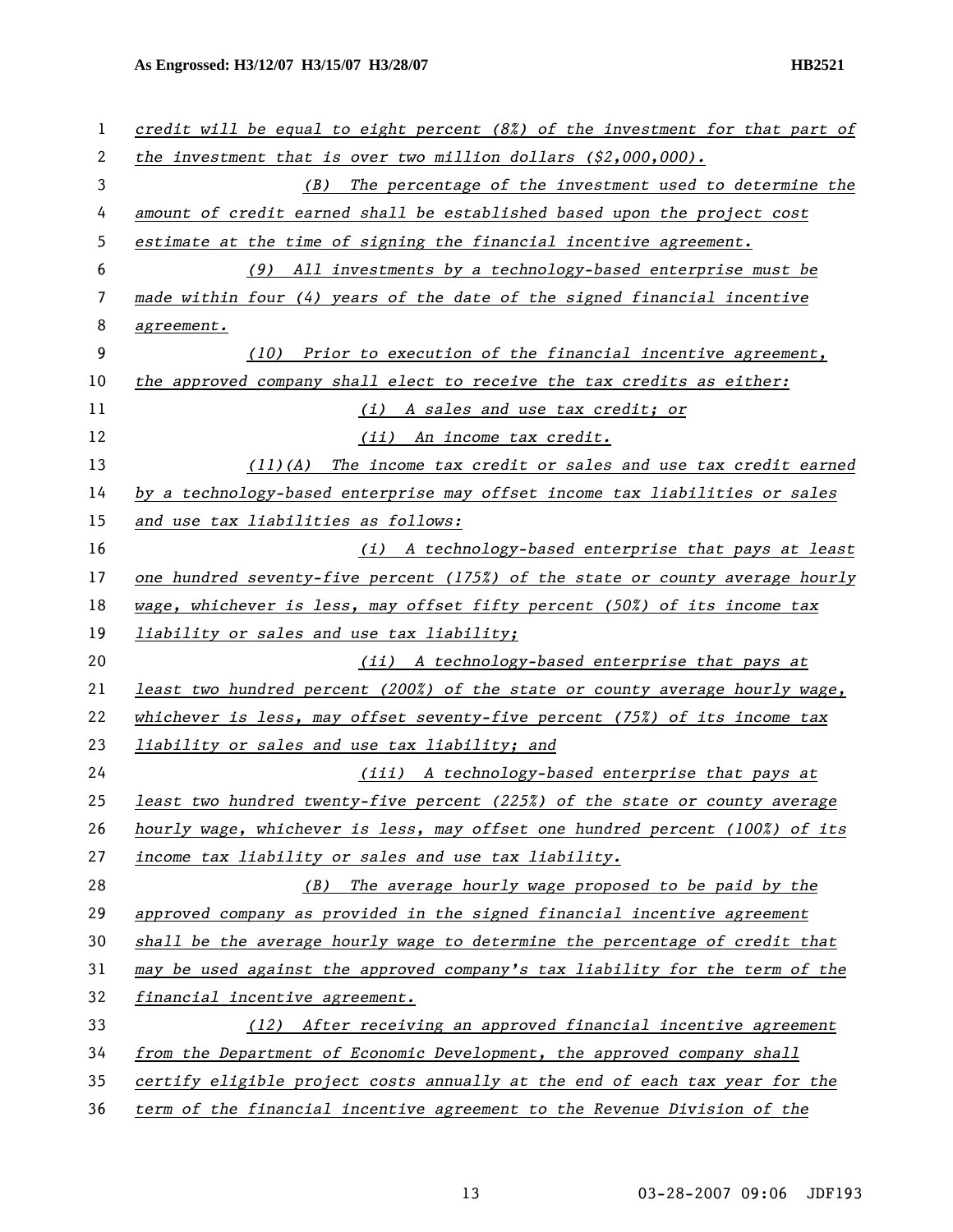*Department of Finance and Administration. (13) Unused income tax credits or sales and use tax credits may be carried forward for a period not to exceed nine (9) years after the year in which the credit was first earned. (c)(1)(A) An application for a retention tax credit under this subsection shall be submitted to the Department of Economic Development. (B)(i) The application shall be submitted to the Department of Economic Development before incurring any project costs. (ii) With the exception of preconstruction costs, only those costs incurred after the Department of Economic Development's approval are eligible for the tax credit. (2) The tax credit against the qualified business' sales and use tax liability is available only to Arkansas businesses that: (A) Have been in continuous operation in the state for at least two (2) years; (B) Invest a minimum of five million dollars (\$5,000,000) in a project, including land, buildings, and equipment used in the construction, expansion, or modernization; and (C) Hold a direct-pay sales and use tax permit from the Revenue Division before submitting an application for benefits. (3)(A) If allowed, the credit shall be a percentage of the eligible project costs. (B) The amount of the credit shall be one-half percent (0.5%) above the state sales and use tax rate in effect at the time a financial incentive agreement is signed with the Department of Economic Development. (C) In any one (1) year following the year of the expenditures, credits taken cannot exceed fifty percent (50%) of the direct pay sales and use tax liability of the business for taxable purchases. (D) Unused credits may be carried forward for a period of up to five (5) years beyond the year in which the credit was first earned. (4)(A) Upon determination by the Director of the Department of Economic Development that the project qualifies for credit under this subsection, the Director of the Department of Economic Development shall certify to the Director of the Department of Finance and Administration that the project qualifies and shall transmit with his or her certification the*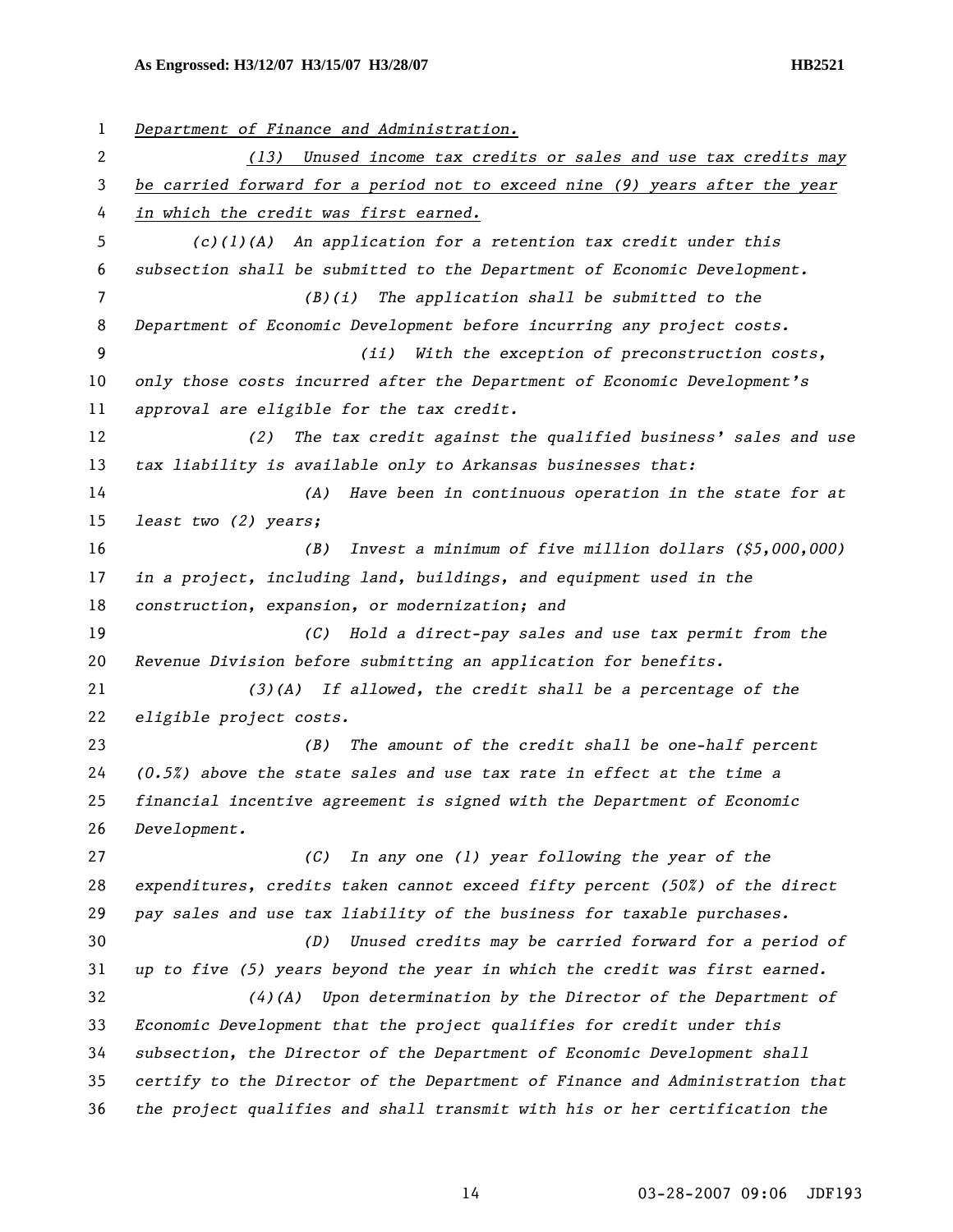*documents or copies of the documents upon which the certification was based. (B) The Director of the Department of Finance and Administration shall provide forms to the qualified business on which to claim the credit. (C) At the end of the calendar year in which the application is made and at the end of each calendar year thereafter until the project is completed, the qualified business shall certify on the form provided by the Director of the Department of Finance and Administration the amount of expenditures on the project during the preceding calendar year. (D) Upon receipt of the form certifying expenditures, the Director of the Department of Finance and Administration shall determine the amount due as a credit for the preceding calendar year and issue a memorandum of credit to the qualified business. (E) The credit against the qualified business' sales and use tax liability shall be a percentage of the eligible project costs equal to one-half percent (0.5%) above the state sales and use tax rate in effect at the time the financial incentive agreement was signed by the Department of Economic Development. (5) If a business plans to apply for benefits under this subsection and also plans to apply for benefits under § 15-4-2705, the financial incentive agreement under § 15-4-2705 must be signed within twenty-four (24) months after signing the financial incentive agreement under this subsection. (6) A qualified business that enters into a lease for a building or equipment for a period in excess of five (5) years may count the lease payments for five (5) years as a qualifying expenditure for the investment threshold required for this investment incentive. (d)(1)(A) An application for a state and local sales and use tax refund for a new and expanding eligible business shall be filed with the department contingent upon the approval of an endorsement resolution from the governing authority of a municipality or county, or both, in whose jurisdiction the business will be located. (B) The resolution shall: (i) Endorse the applicant's participation in this sales and use tax refund program; and (ii)(a) Specify that the Department of Finance and*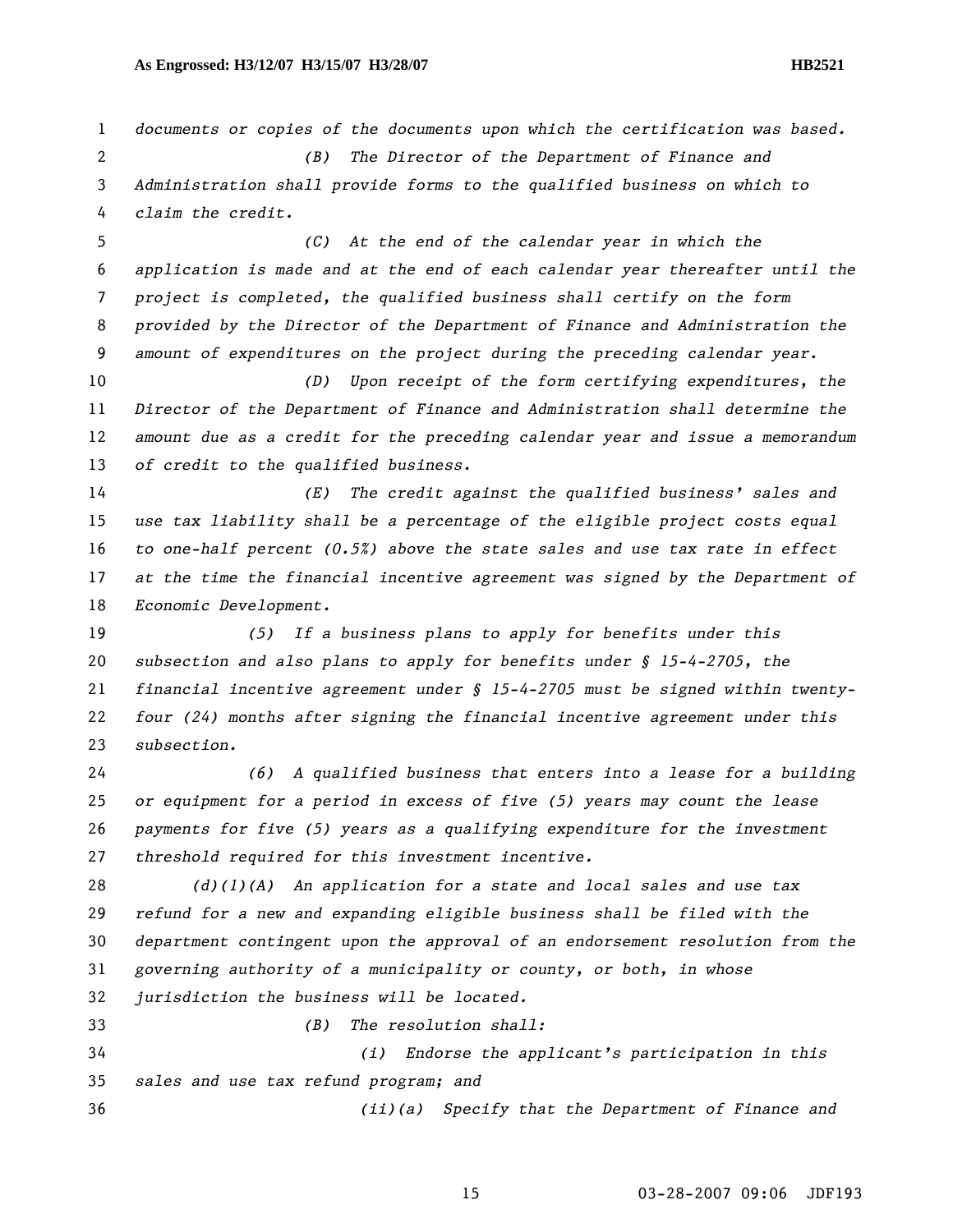*Administration is authorized to refund local sales taxes to the qualified business. (b) A municipality or county, or both, may authorize the refund of any sales or use tax levied by the municipality or county but may not authorize the refund of any sales or use tax not levied by the municipality or county in which the qualified business is located. (C) Any eligible business that applies for a sales and use tax refund under this subsection shall invest in excess of one hundred thousand dollars (\$100,000) in order to qualify for the sales and use tax refund. (2)(A)(i) A sales and use tax refund of state and local sales and use taxes, excepting the sales and use taxes dedicated to the Educational Adequacy Fund created in § 19-5-1227 and the Conservation Tax Fund as authorized by § 19-6-484, on the purchases of the material used in the construction of a building or buildings or any addition, modernization, or improvement thereon for housing any new or expanding qualified business and machinery and equipment to be located in or in connection with such a building shall be authorized by the Director of the Department of Finance and Administration. (ii) The local sales and use tax may be refunded only from the municipality or county, or both, in which the qualified business is located. (B) A refund shall not be authorized for: (i) Routine operating expenditures; or (ii) The purchase of replacements of items previously purchased as part of a project under this subsection unless the items previously purchased are necessary for the implementation or completion of the project. (3) Subject to the approval of the Department of Economic Development, a program participant may make changes in a project by written amendment to the project plan filed with the Department of Economic Development. (4) All claims for sales and use tax refunds under this subsection shall be denied unless they are filed with the Revenue Division of the Department of Finance and Administration within three (3) years from the date of the qualified purchase or purchases.*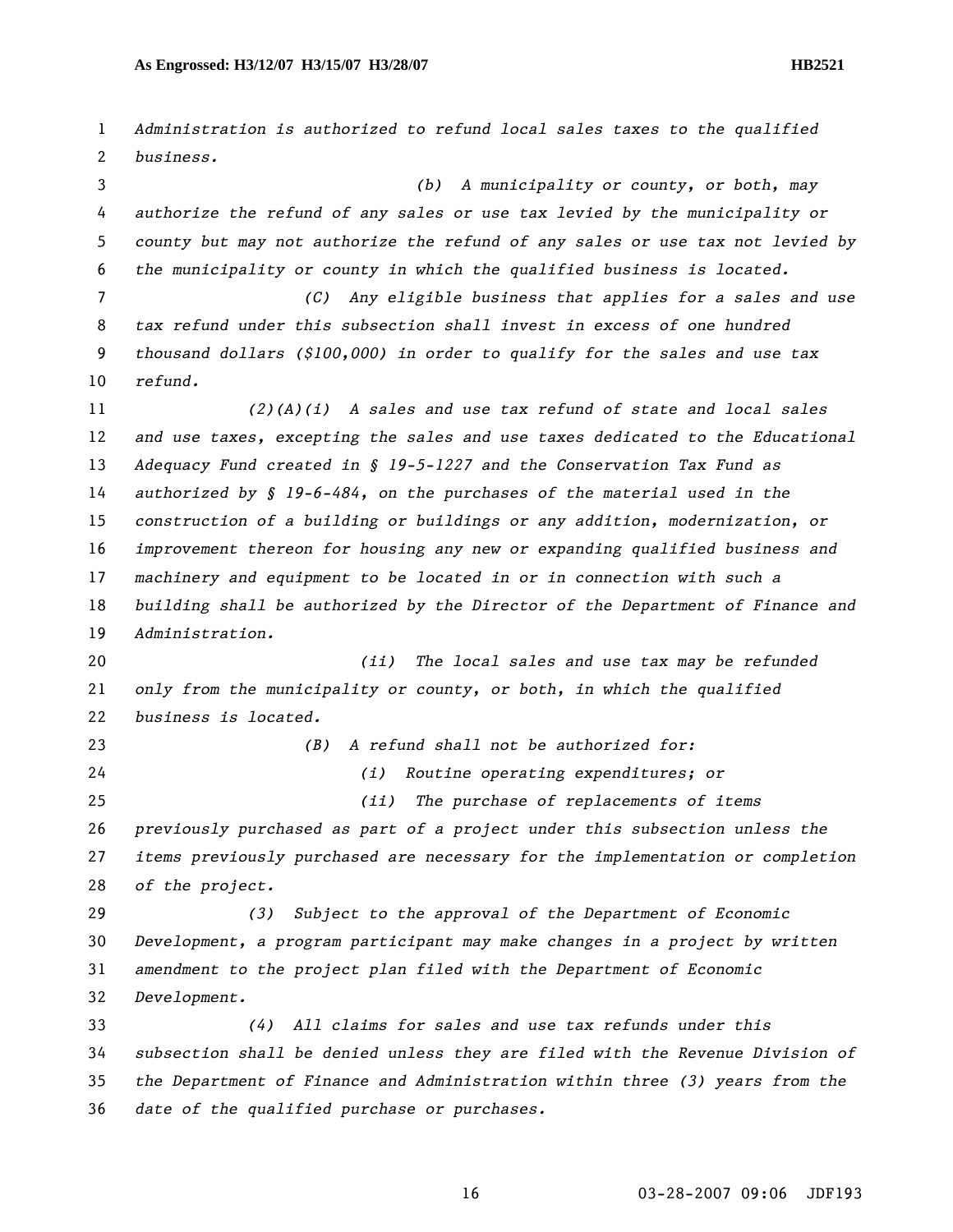*(5)(A) In order to be eligible for the benefits under this subsection, a business shall sign a job creation financial incentive agreement under § 15-4-2705, § 15-4-2707, or subsection (b) of this section and comply with the eligibility requirements of the incentive agreements. (B) The financial incentive agreement under § 15-4-2705, § 15-4-2707, or subsection (b) of this section shall be signed within twenty-four (24) months after signing the financial incentive agreement under this subsection. (e)(1) A new targeted business shall be eligible for a refund of state and local sales and use taxes for qualified expenditures identified in the project plan if: (A) The annual payroll of the business for Arkansas taxpayers is greater than one hundred thousand dollars (\$100,000); and (B) The business shows proof of an equity investment of at least four hundred thousand dollars (\$400,000). (2)(A) An application for the targeted business state and local sales and use tax refund program for a new targeted business shall be filed with the Department of Economic Development contingent upon the approval of an endorsement resolution from the governing authority of a municipality or county, or both, in whose jurisdiction the business will be located. (B) The resolution shall: (i) Endorse the applicant's participation in this sales and use tax refund program; and (ii)(a) Specify that the Department of Finance and Administration is authorized to refund local sales and use taxes to the targeted business. (b) A municipality or county, or both, can authorize the refund of any sales tax levied by the municipality or county but cannot authorize the refund of any sales or use tax not levied by the municipality or county in which the targeted business is located. (3) After the Director of the Department of Economic Development has determined that the project is eligible for the sales and use tax refund, this determination accompanied by the financial incentive agreement and any other pertinent documentation shall be forwarded to the Director of the Department of Finance and Administration. (4)(A)(i) A sales and use tax refund of state and local sales*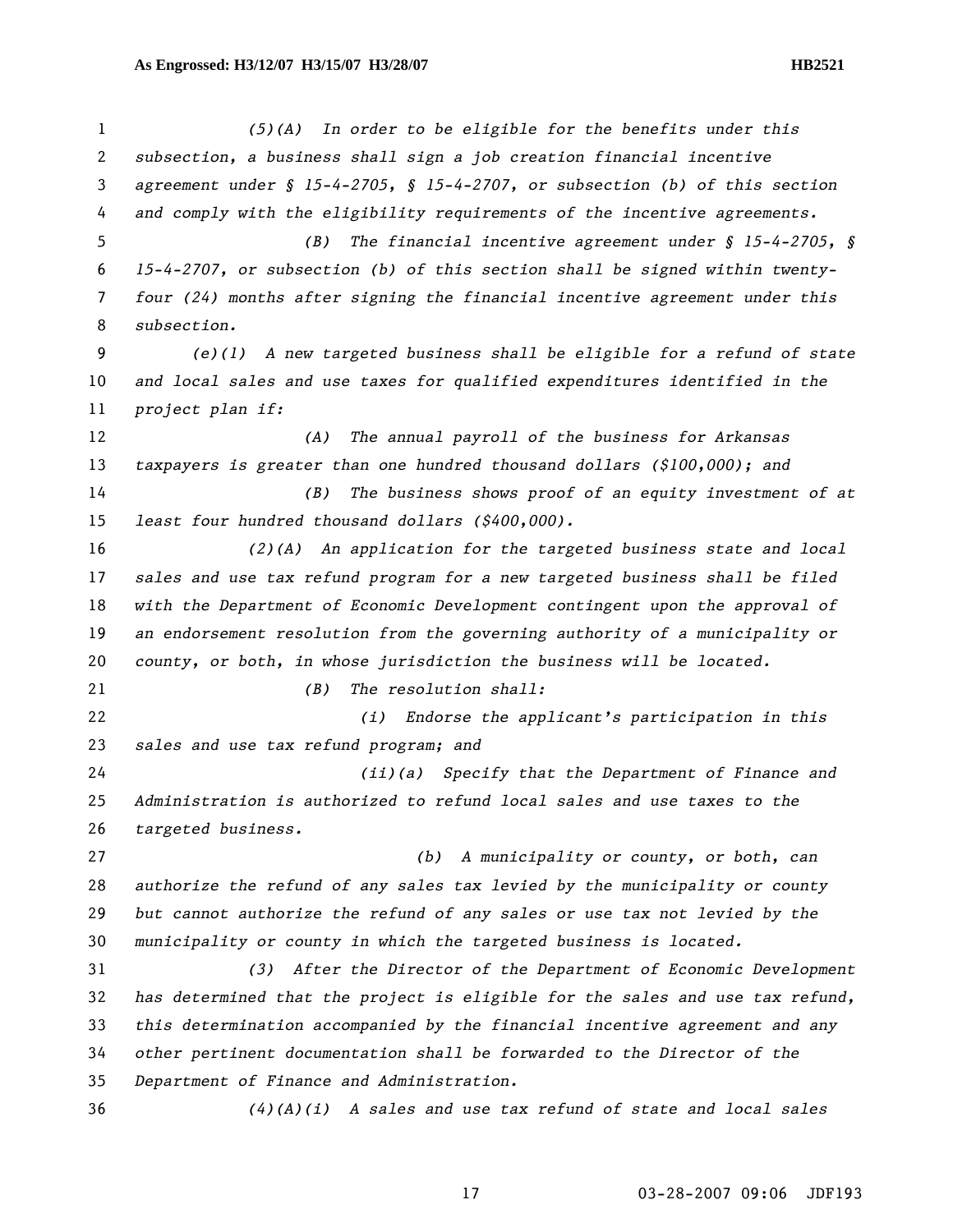| $\mathbf{1}$   | and use taxes, excepting the sales and use taxes dedicated to the Educational    |
|----------------|----------------------------------------------------------------------------------|
| $\mathbf{2}$   | Adequacy Fund as authorized by $\S$ 26-57-1002(d)(1)(A)(ii)(a) and the           |
| 3              | Conservation Tax Fund as authorized by $\oint$ 19-6-484, on the purchases of the |
| 4              | material used in the construction of a building or buildings or any addition,    |
| 5 <sup>5</sup> | modernization, or improvement thereon for housing any new or expanding           |
| 6              | qualified business and machinery and equipment to be located in or in            |
| 7              | connection with such a building shall be authorized by the Director of the       |
| 8              | Department of Finance and Administration.                                        |
| 9              | The local sales and use tax may be refunded<br>(ii)                              |
| 10             | only from the municipality or county, or both, in which the qualified            |
| 11             | business is located.                                                             |
| 12             | A refund shall not be authorized for:<br>(B)                                     |
| 13             | Routine operating expenditures; or<br>(i)                                        |
| 14             | The purchase of replacement items under this<br>(ii)                             |
| 15             | subsection unless the items are necessary for the implementation or              |
| 16             | completion of the project.                                                       |
| 17             | (5) Subject to the approval of the Department of Economic                        |
| 18             | Development, a program participant may make changes in a project by written      |
| 19             | amendment to the project plan filed with the Department of Economic              |
| 20             | Development.                                                                     |
| 21             | (6) All claims for sales and use tax refunds under this                          |
| 22             | subsection shall be denied unless they are filed with the Revenue Division of    |
| 23             | the Department of Finance and Administration within three (3) years after the    |
| 24             | date of the qualified purchase or purchases.                                     |
| 25             | If a targeted business plans to apply for benefits under<br>(7)                  |
| 26             | this subsection and also plans to apply for benefits under $\S$ 15-4-2709, the   |
| 27             | financial incentive agreement under $\S$ 15-4-2709 must be signed within twenty- |
| 28             | four (24) months of signing the financial incentive agreement under this         |
| 29             | subsection and comply with the eligibility requirements of the agreements.       |
| 30             |                                                                                  |
| 31             | Arkansas Code § 15-4-2707 is amended to read as follows:<br>SECTION 3.           |
| 32             | 15-4-2707. Payroll rebate.                                                       |
| 33             | There is established on the books of the Treasurer of State, the<br>(a)          |
| 34             | Auditor of State, and the Chief Fiscal Officer of the State a fund to be         |
| 35             | known as the "Economic Development Incentive Fund" of the Department of          |
| 36             | Economic Development.                                                            |
|                |                                                                                  |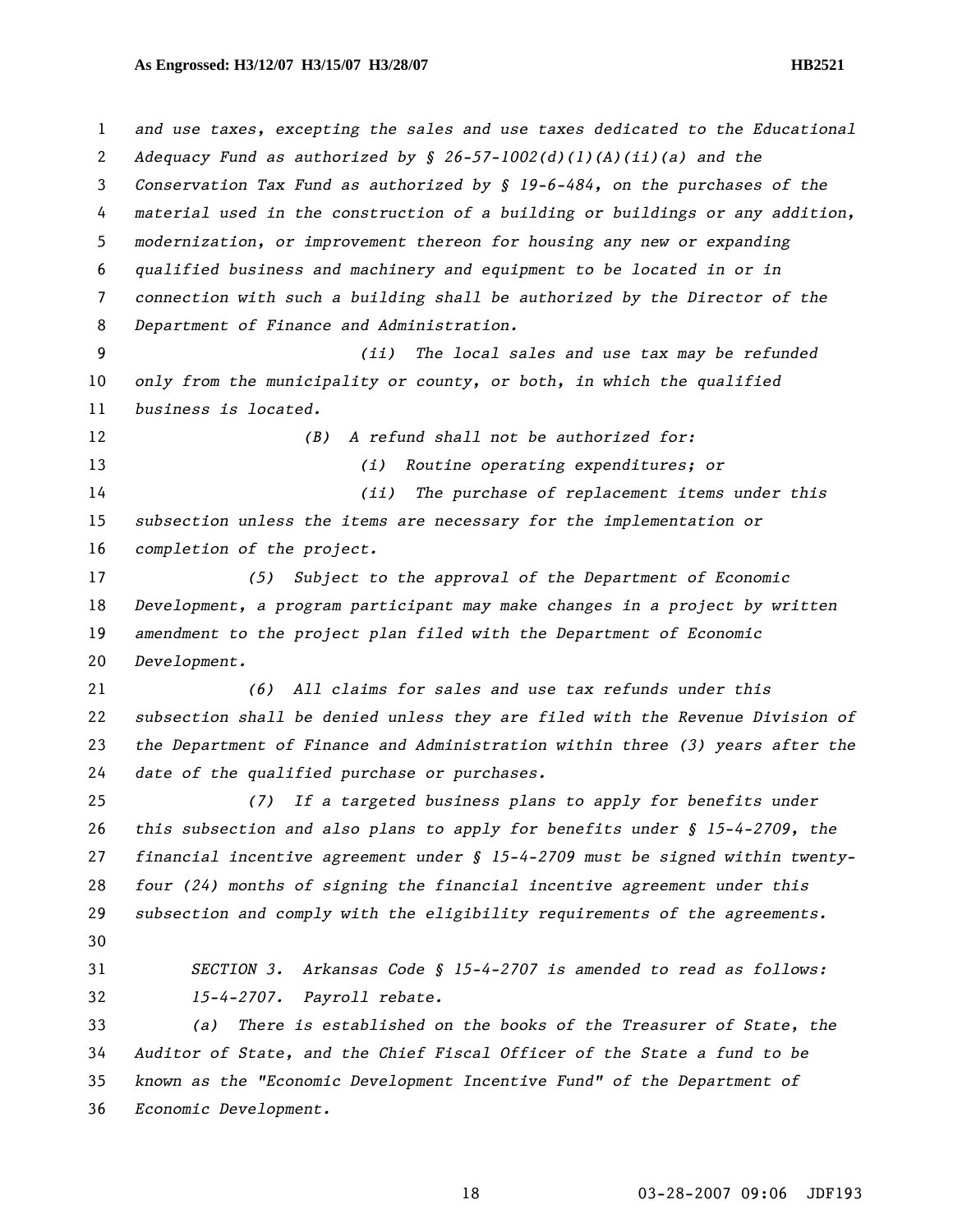*(b) The fund shall consist of revenues designated for this fund by the Revenue Division of the Department of Finance and Administration pursuant to agreements entered into by the Department of Economic Development with eligible businesses.* 

*(c) After the Department of Finance and Administration has received the certification of the payrolls of the businesses that have entered into financial incentive agreements with the Department of Economic Development for the payroll rebate authorized by this section, the Department of Finance and Administration shall transfer the appropriate amount of money designated by the financial incentive agreements out of general revenues into a special account designated as special revenue for the fund.* 

*(d)(1) The award of this incentive is at the discretion of the Director of the Department of Economic Development and may be offered for a period of up to ten (10) years.* 

*(2) Benefits are conditioned upon the hiring of new full-time permanent employees with an annual payroll threshold of two million dollars (\$2,000,000) and certifying to the Department of Finance and Administration that the requisite payroll threshold has been met.* 

*(A) The eligible business receiving benefits under this subsection (d) must certify annually to the Department of Finance and Administration that the requisite payroll threshold has been met.*

*(B) Failure to certify payroll thresholds annually may* 

*result in:*

*(i) A denial in payment of benefits; or (ii) A delay in the payment of benefits. (3) Payments are subject to the following conditions: (A) For tier 1 counties, the benefit is three and nine-tenths percent (3.9%) of the annual payroll of new full-time permanent employees; (B) For tier 2 counties, the benefit is four and one-quarter percent (4.25%) of the annual payroll of new full-time permanent employees; (C) For tier 3 counties, the benefit is four and one-half percent (4.5%) of the annual payroll of new full-time permanent employees; (D) For tier 4 counties, the benefit is five percent (5%) of the annual payroll of new full-time permanent employees; and*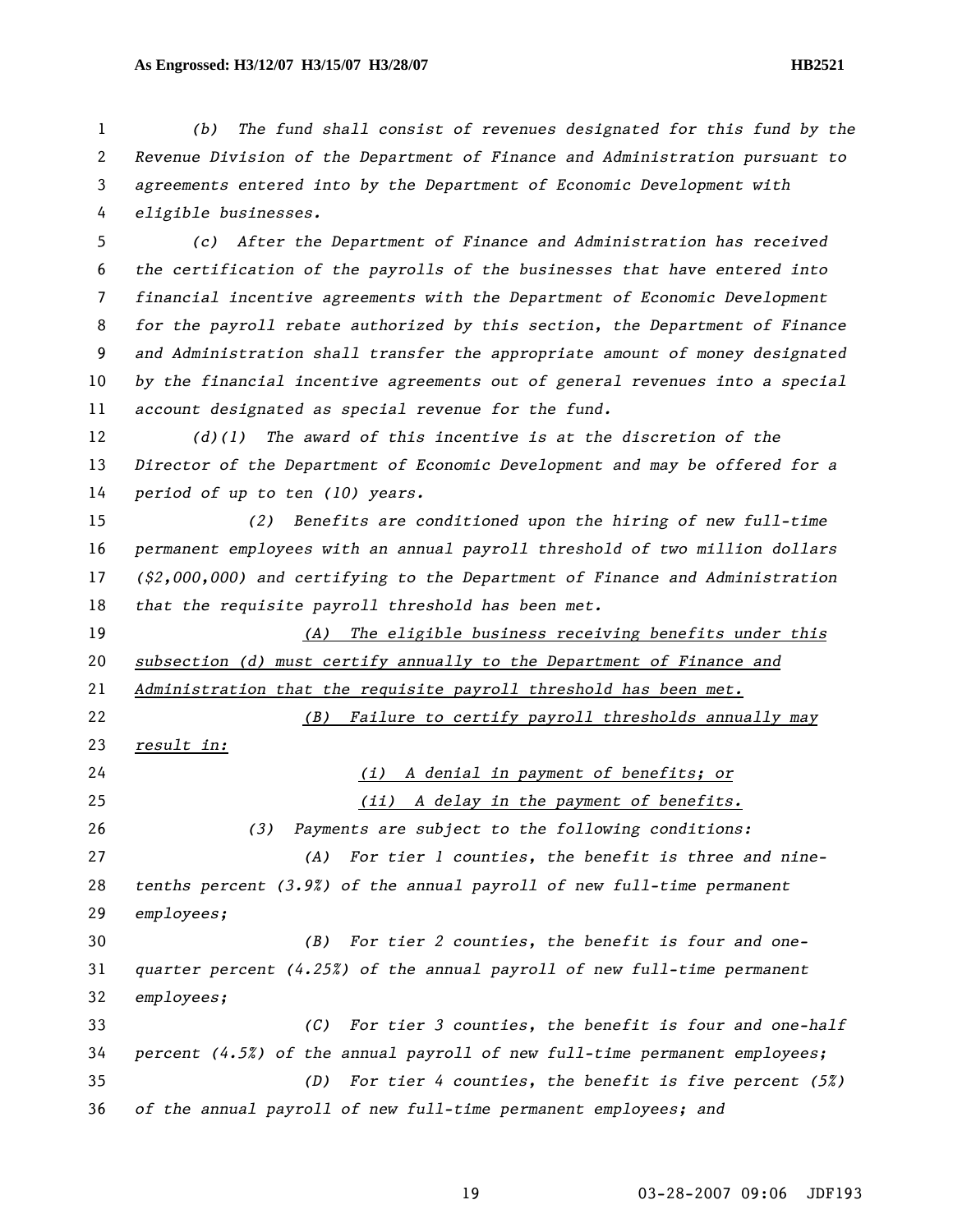| 1  | The director may authorize benefits to a prospective<br>(E)                      |
|----|----------------------------------------------------------------------------------|
| 2  | eligible business up to five percent $(52)$ of the payroll of new full-time      |
| 3  | permanent employees if the following conditions exist:                           |
| 4  | (i)<br>The prospective eligible business is considering                          |
| 5  | a location in another state;                                                     |
| 6  | The prospective eligible business receives at<br>(ii)                            |
| 7  | least seventy-five percent (75%) of its sales revenues from out of state; and    |
| 8  | The prospective eligible business is proposing<br>(iii)                          |
| 9  | to pay wages in excess of one hundred percent (100%) of the county average       |
| 10 | hourly wage of the county in which it locates.                                   |
| 11 | (e)(1) Technology-based enterprises, as defined in $\S$ 14-164-203(11),          |
| 12 | may earn, at the discretion of the Director of the Department of Economic        |
| 13 | Development, a payroll rebate equal to five percent $(5x)$ of the payroll for    |
| 14 | new full-time permanent employees for a period not to exceed ten (10) years.     |
| 15 | In order to qualify for the payroll rebate:<br>(2)                               |
| 16 | The average hourly wage of the payroll for new full-<br>(A)                      |
| 17 | time permanent employees must be at least one hundred seventy-five percent       |
| 18 | (175%) of the state or county average hourly wage, whichever is less, for the    |
| 19 | county in which the technology-based enterprise locates or expands;              |
| 20 | The payroll for new full-time permanent employees must<br>(B)                    |
| 21 | exceed two hundred fifty thousand dollars $( $250,000);$ and                     |
| 22 | The payroll rebate authorized by this subsection (e)<br>(C)                      |
| 23 | may not be used in combination with the income tax credit based on payroll       |
| 24 | <u>authorized</u> by § 15-4-2709.                                                |
| 25 |                                                                                  |
| 26 | SECTION 4. Arkansas Code § 15-4-2708 is amended to read as follows:              |
| 27 | 15-4-2708. Research and development tax credits.                                 |
| 28 | (a) A taxpayer who contracts with one (1) or more Arkansas colleges or           |
| 29 | universities in performing basic or applied research may qualify for the tax     |
| 30 | credit established under $\S$ 26-51-1102(b) for qualified research expenditures, |
| 31 | subject to the limitations established under $\S$ 26-51-1103 and the             |
| 32 | documentation requirements of $$ 26-51-1104.$                                    |
| 33 | New Eligible eligible businesses that conduct in-house research<br>(b)(1)        |
| 34 | in a research facility operated by the business and that qualify for federal     |
| 35 |                                                                                  |
|    | research and development tax credits may qualify for an income tax credit        |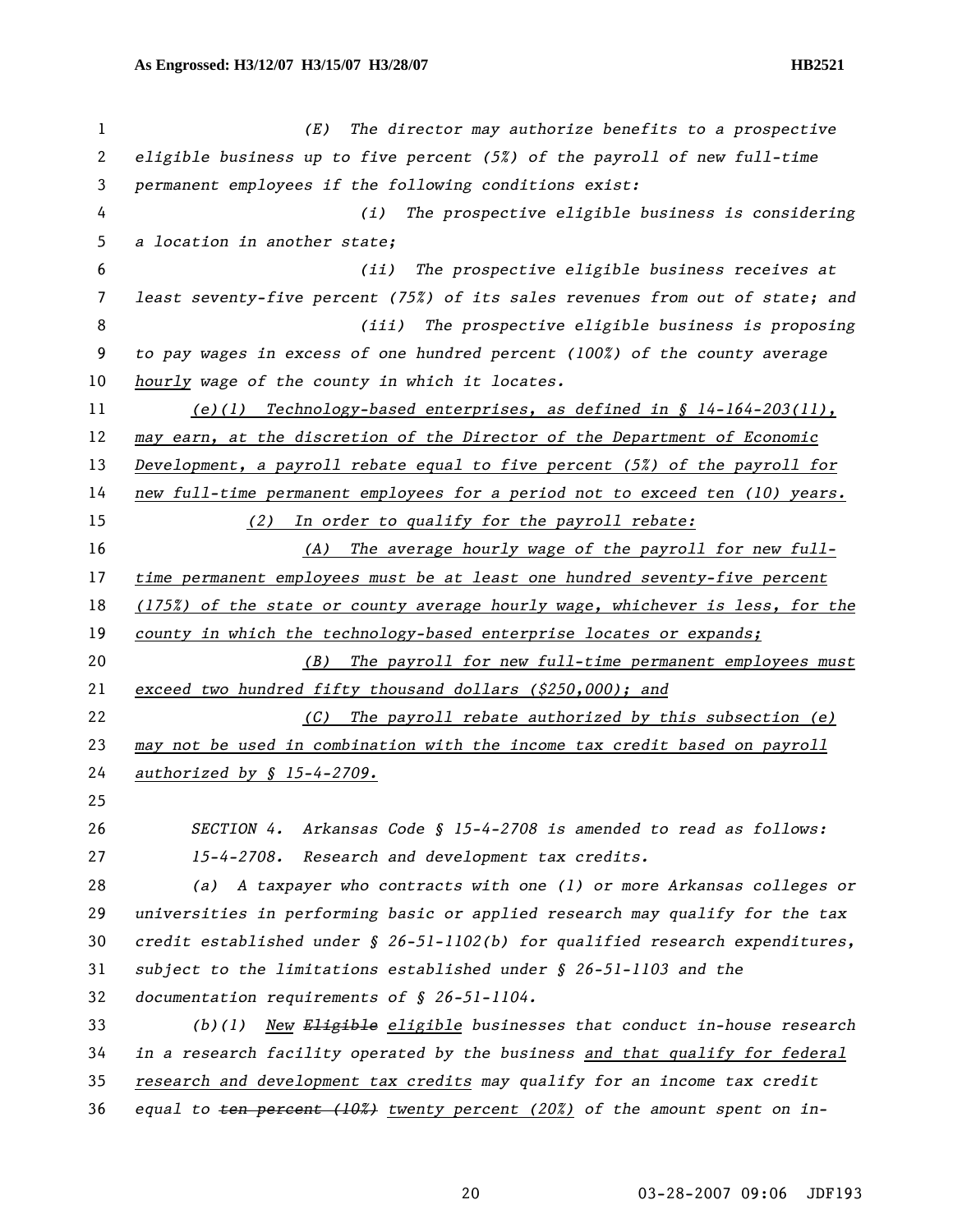| 1  | house research that exceeds the base year for a period of three (3) years and   |
|----|---------------------------------------------------------------------------------|
| 2  | the incremental increase in qualified research expenditures for the             |
| 3  | succeeding two (2) years, subject to the limitations established under $\S$ 26- |
| 4  | $51 - 1103.$                                                                    |
| 5  | (A) For a new research facility, the base year is zero                          |
| 6  | $(0)$ . Therefore, in the first three (3) years following the date of the       |
| 7  | financial incentive agreement, all eligible expenditures will qualify for the   |
| 8  | credit.                                                                         |
| 9  | (B) Qualified research and development expenditures in the                      |
| 10 | third year shall be used as a base to calculate the tax credit in the fourth    |
| 11 | year.                                                                           |
| 12 | Qualified research and development expenditures in the<br>(C)                   |
| 13 | fourth year shall be used as a base to calculate the tax credit in the fifth    |
| 14 | year.                                                                           |
| 15 | (2) However, the maximum tax credit for in-house research for                   |
| 16 | each qualified business shall not exceed ten thousand dollars (\$10,000) per    |
| 17 | year.                                                                           |
| 18 | Existing eligible businesses that conduct in-house research<br>(2)              |
| 19 | in a research facility operated by the business and that qualify for federal    |
| 20 | research and development tax credits may qualify for an income tax credit       |
| 21 | equal to twenty percent $(20%)$ of the amount spent on in-house research that   |
| 22 | exceeds the base year for a period of three (3) years and the incremental       |
| 23 | increase in qualified research expenditures for the succeeding two (2) years,   |
| 24 | subject to the limitations established under § 26-51-1103.                      |
| 25 | (A) For an existing research facility, the base year                            |
| 26 | amount shall be the amount of eligible research and development expenditures    |
| 27 | incurred in the year prior to the year in which the financial incentive         |
| 28 | agreement was signed by the department.                                         |
| 29 | Qualified research and development expenditures in the<br>(B)                   |
| 30 | third year shall be used as a base to calculate the tax credit in the fourth    |
| 31 | year.                                                                           |
| 32 | Qualified research and development expenditures in the<br>(C)                   |
| 33 | fourth year shall be used as a base to calculate the tax credit in the fifth    |
| 34 | year.                                                                           |
| 35 | The income tax credit may be used to offset one hundred<br>(3)                  |
| 36 | percent (100%) of an eligible business's annual income tax liability.           |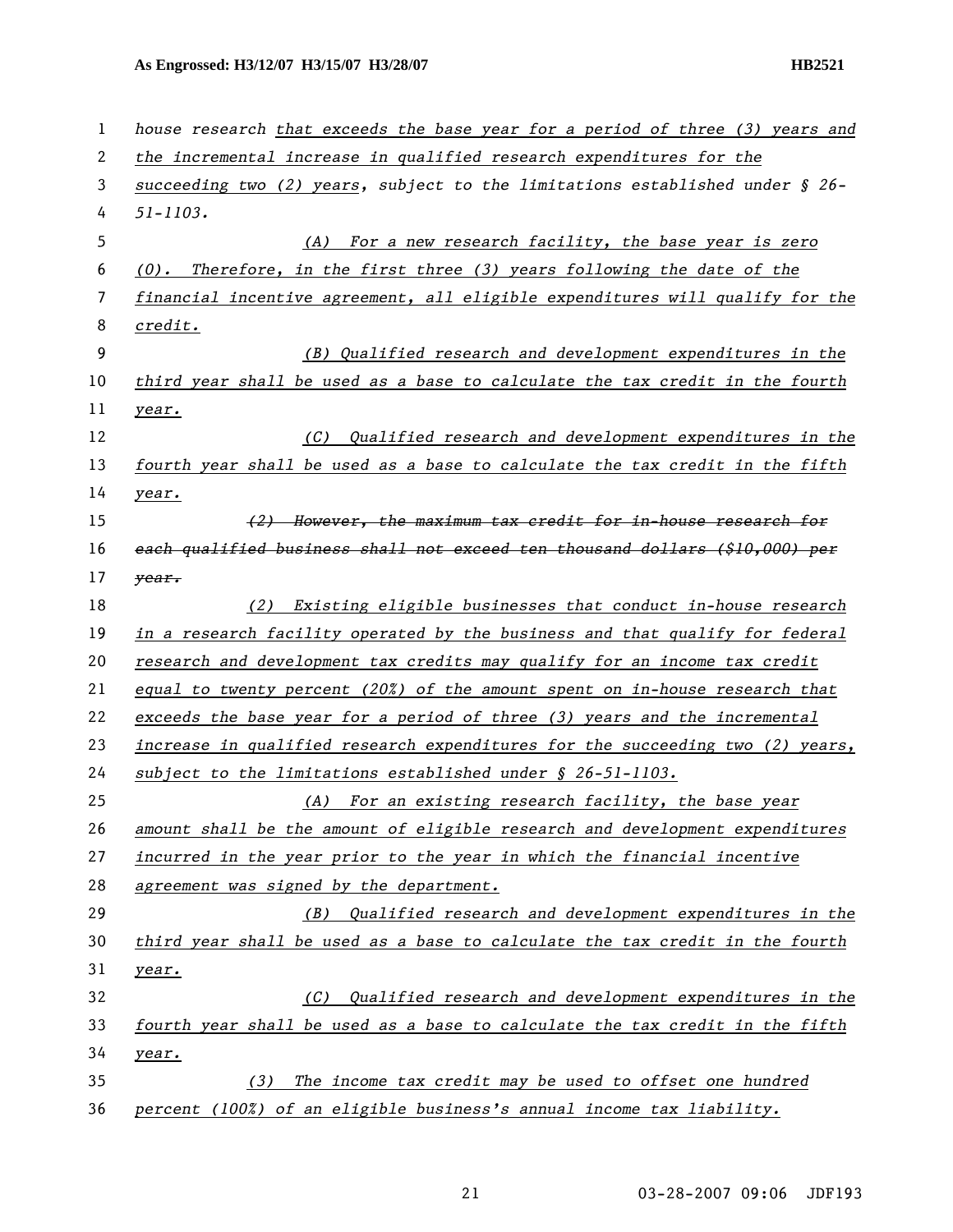*(4) Unused credits may be carried forward for a period not to exceed nine (9) years. (3)(5) A business claiming tax credits earned under this subsection may not receive the credit granted by § 26-51-1102(b) for the same expenditures. (4)(6)(A) The term of the financial incentive agreement for in-house research authorized by this subsection shall be for a period not to exceed five (5) years. (B) The financial incentive agreement may be renewed for a period not to exceed five (5) years upon the submittal and approval of a new application and project plan for benefits under this subsection. (C) The business claiming a tax credit under this subsection shall certify annually to the department the amount expended on in-house research. (c)(1) Targeted businesses may qualify for an income tax credit equal to thirty-three percent (33%) of the amount spent on in-house research per year for the first five (5) tax years following the business' signing a financial incentive agreement with the Department of Economic Development, subject to the limitations established under § 15-4-2709(d)(3). (2) The credits earned by targeted businesses may be sold as authorized in § 15-4-2709. (d)(1) An Arkansas taxpayer may qualify for an income tax credit equal to thirty-three percent (33%) of the amount spent on the research for the first five (5) tax years following the business' signing a financial incentive agreement with the Department of Economic Development, subject to the limitations established under § 26-51-1103(a) and (c) if the taxpayer invests in: (A) In-house research in a strategic research area; or (B) Projects under the research and development programs of the Arkansas Science and Technology Authority when the projects directly involve an Arkansas business and are approved by the Board of Directors of the Arkansas Science and Technology Authority under rules promulgated by the authority for those programs. (2) However, the maximum tax credit for a qualified business engaged in a research area of strategic value or involved in research and development programs sponsored by the authority shall not exceed fifty*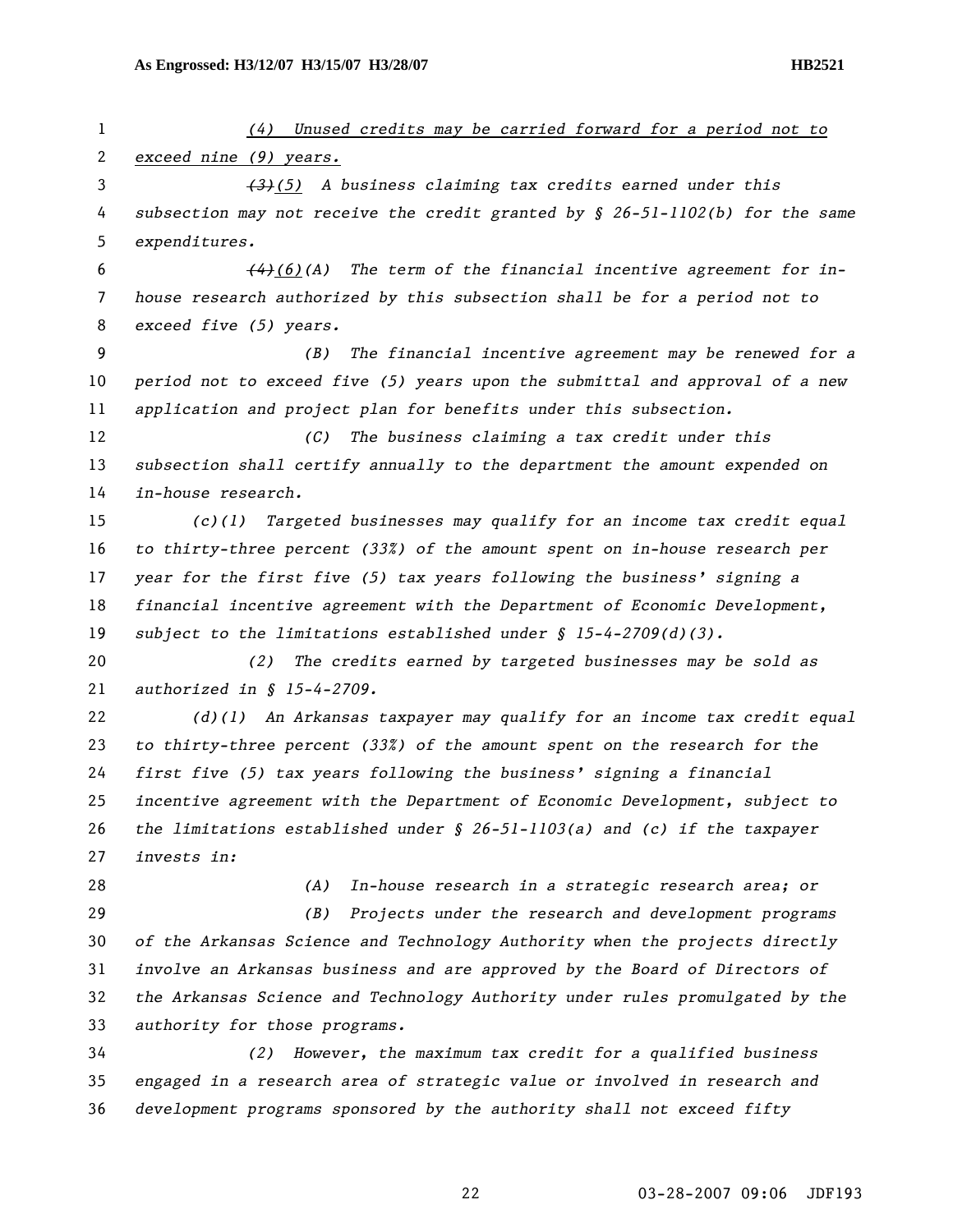*thousand dollars (\$50,000) per year. (3) A business claiming tax credits earned under this subsection shall be prohibited from receiving the credit granted by § 26-51-1102(b) for the same expenditures. (4)(A) A business claiming tax credits earned under this subsection may offset fifty percent (50%) of the business's Arkansas income tax liability in any one (1) year. (B) Any unused income tax credits may be carried forward for nine (9) years after the year in which the credit was first earned or until exhausted, whichever event occurs first. (e) To claim the credit granted under subsections (b)-(d) of this section, the taxpayer shall file with his or her return, as an attachment to the form prescribed by the Director of the Department of Finance and Administration, copies of documentation to show that the authority has approved the research expenditure as a part of a qualified in-house research program or under the research and development programs of the authority. SECTION 5. Arkansas Code § 15-4-2709 is amended to read as follows: 15-4-2709. Targeted business special incentive. (a) A special incentive based on the payroll of the new targeted businesses in the state is established to: (1) Encourage the development of jobs that pay significantly more than the county average hourly wage in the county in which the business locates or the state average hourly wage if the state average hourly wage is less than the county average hourly wage; and (2) Provide an incentive to assist with the start-up of businesses targeted for growth. (b) In order to qualify for the special incentive provided by subsection (c) of this section, a new business shall: (1) Be identified by the Department of Economic Development as being one of those business sectors targeted for growth under § 15-4-2703; (2) Have an annual payroll of the business for Arkansas taxpayers of not less than one hundred thousand dollars (\$100,000) or more than one million dollars (\$1,000,000); (3) Show proof of an equity investment of four hundred thousand dollars (\$400,000) or more; and*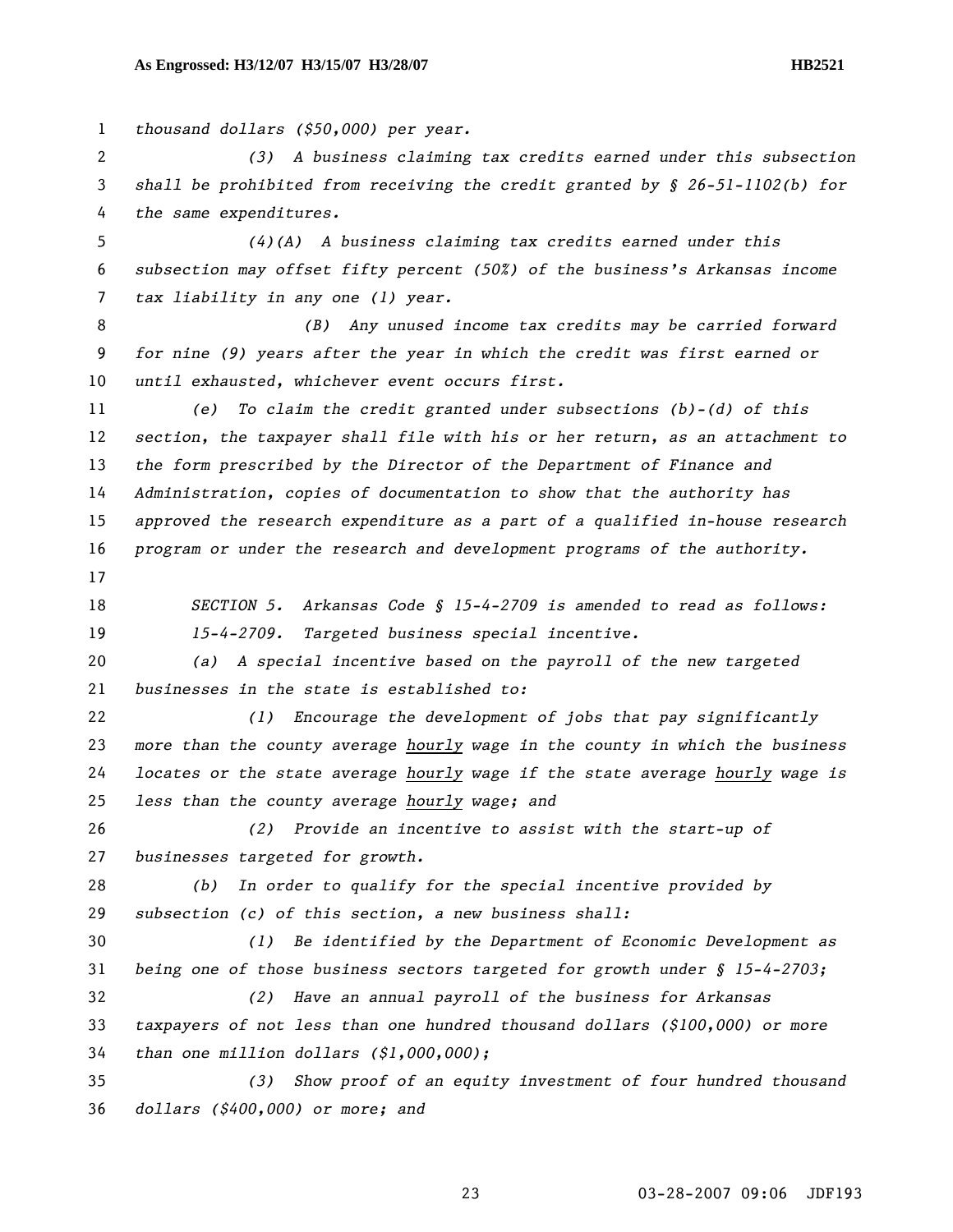*(4) Pay average hourly wages in excess of one hundred fifty percent (150%) of the county or state average hourly wage, whichever is less. (c)(1) A new targeted business may earn an income tax credit equal to ten percent (10%) of its annual payroll, with the maximum payroll credit not to exceed one hundred thousand dollars (\$100,000) in any year during the term of the financial incentive agreement. (2)(A) The term of the financial incentive agreement shall be established by the Director of the Department of Economic Development for a period not to exceed five (5) years. (B) The term of the financial incentive agreement for new targeted businesses earning a tax credit under this subsection (c) or under § 15-4-2708(c) shall begin on January 1 of the year in which the financial incentive agreement was signed. (B)(C) The director may allow a qualified targeted business to sell any income tax credits earned through one (1) or more incentives authorized by this subchapter. (d)(1) In order to sell income tax credits earned through incentives authorized by this subchapter, the new targeted business must apply to the department and furnish information necessary to facilitate the sale of income tax credits. (2)(A) Any unused tax credits may be carried forward for nine (9) years after the year in which the credit was first earned or until exhausted, whichever occurs first. (B) The ultimate recipient of the tax credits shall be subject to the same carry-forward provisions as the targeted business that earned the credits. (C) The purchase of the tax credits will not establish a new carry-forward period for the ultimate recipient. (e) A targeted business claiming or selling tax credits earned under this section or § 15-4-2708 shall be prohibited from receiving the credit granted by § 26-51-1102(b) for the same expenditures. (f)(1) There is established on the books of the Treasurer of State, the Auditor of State, and the Chief Fiscal Officer of the State a fund to be known as the "Innovate Arkansas Fund" for the support of a contract to provide support and assistance to the development and growth of knowledge-based and technology-based companies in the State of Arkansas.*